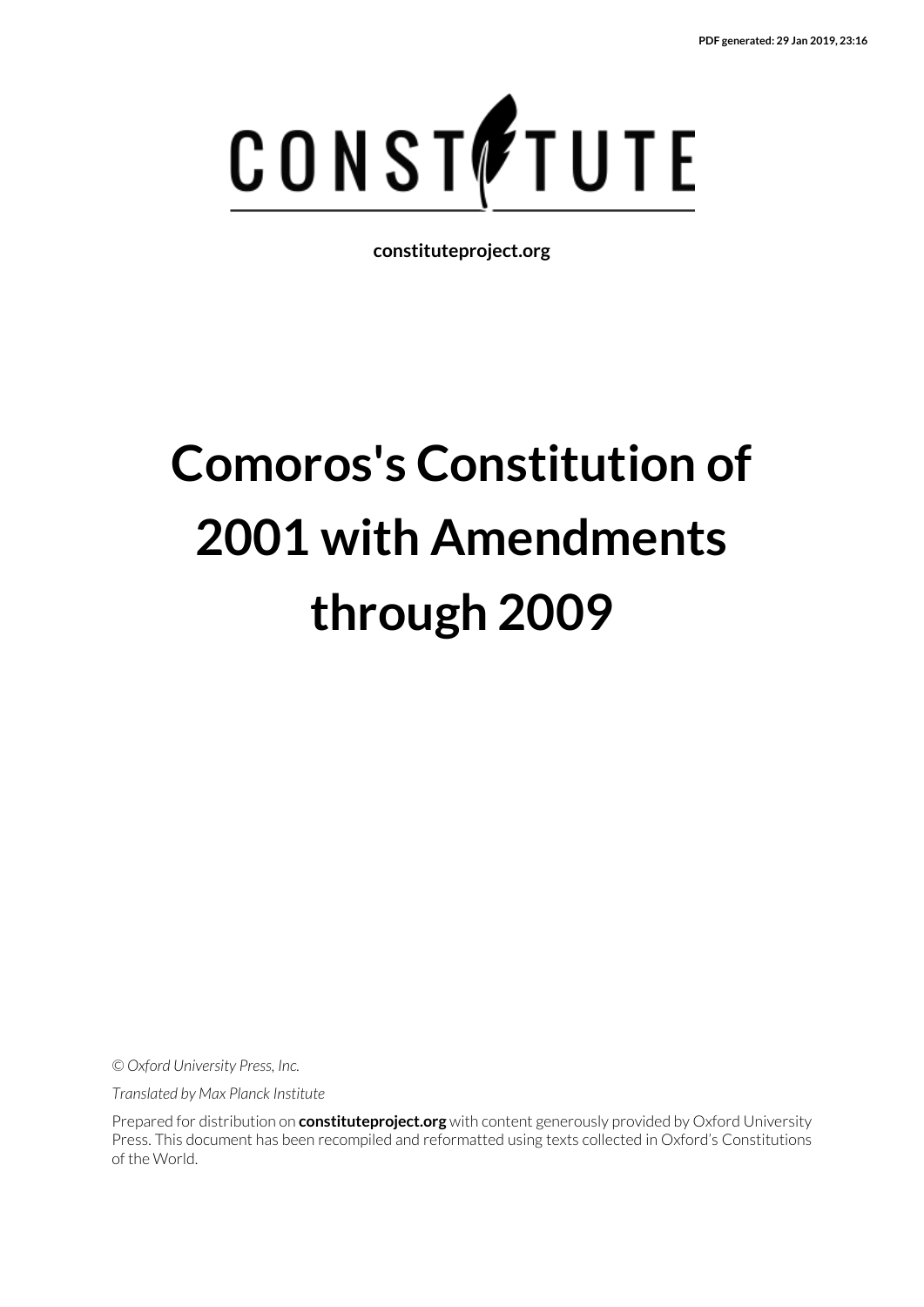### **Table of contents**

| TITLE II: RESPECTIVE POWERS OF THE UNION AND THE ILANDS 5 |
|-----------------------------------------------------------|
|                                                           |
|                                                           |
|                                                           |
|                                                           |
|                                                           |
|                                                           |
|                                                           |
|                                                           |
| TITLE III: INSTITUTIONS OF THE UNION 9                    |
|                                                           |
|                                                           |
|                                                           |
| TITLE IV: RELATIONS BETWEEN THE LEGISLATIVE POWER AND THE |
|                                                           |
|                                                           |
|                                                           |
|                                                           |
|                                                           |
|                                                           |
|                                                           |
|                                                           |
|                                                           |
|                                                           |
|                                                           |
|                                                           |
|                                                           |
|                                                           |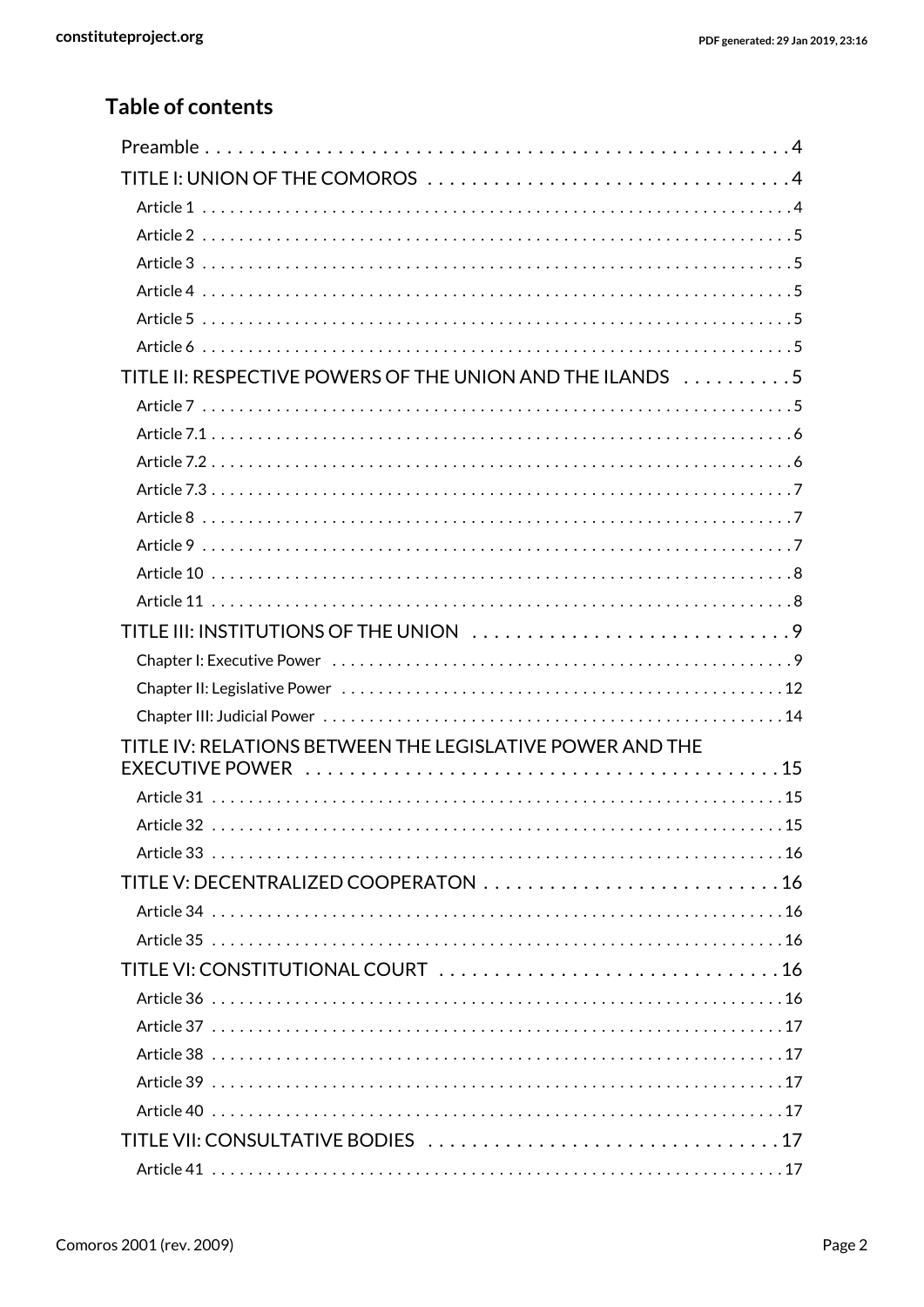| TITLE VIII: REVISION OF THE CONSTITUTION  18 |  |
|----------------------------------------------|--|
|                                              |  |
|                                              |  |
|                                              |  |
|                                              |  |
|                                              |  |
|                                              |  |
|                                              |  |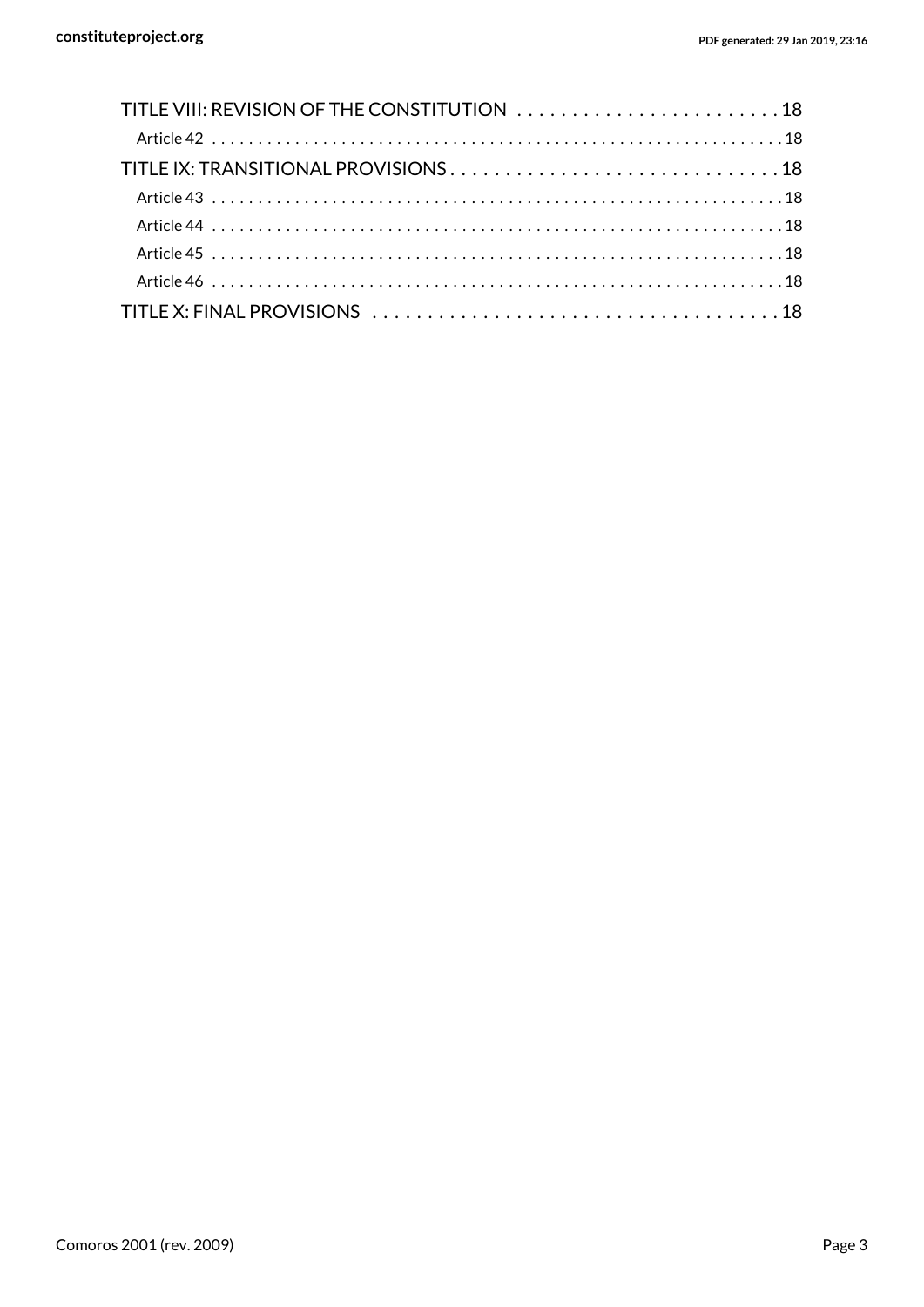#### <span id="page-3-0"></span>**Preamble**

The Comorian people solemnly affirm their will

- **•** to draw from Islam, the religion of the state, the permanent inspiration of the principles and rules that govern the Union;
- Reference to fraternity/solidarity **•• Reference to fraternity of the Comorians; •• Reference to fraternity/solidarity** 
	- **•** to give themselves new institutions which are founded on the rule of law and democracy, respect the principles of good governance and guarantee a power-sharing between the Union and the islands which are its members in order to allow them to realize their legitimate aspirations, to administer and manage freely, without obstacles, their own affairs and to promote their socio-economic development;
	- **•** to emphasize their commitment to the principles and fundamental rights defined by the Charter of the United Nations, by the Charter of the Organization of African Unity, by the Pact of the League of Arab States, by the Universal Declaration of Human Rights and by the African Charter on Human and Peoples' Rights, as well as by the international conventions, particularly those relating to childrens' and womens' rights.

#### <span id="page-3-19"></span><span id="page-3-13"></span><span id="page-3-12"></span><span id="page-3-4"></span>They proclaim:

- <span id="page-3-3"></span>**•** the solidarity between the Union and the islands and among the islands themselves;
- General guarantee of equality  **be equality of the islands concerning rights and duties;** 
	- **•** the equality of all concerning rights and duties without distinctions based on sex, origin, race, religion or belief;
- <span id="page-3-7"></span><span id="page-3-6"></span>• Equality regardless of religion **•** the equality of all before the courts and the right of anyone who is subject to the jurisdiction of the courts to defend himself;
	- **•** the freedom and security of each individual under the sole condition that he does not commit any act likely to harm others;
	- **•** the right to obtain information from a variety of sources and to freedom of the press;
	- **•** freedom of expression and of assembly, freedom of association and freedom to organize trade unions, subject to respect for morals and public order;
- **•** freedom of enterprise as well as the safety of capital and investments; Right to establish a business
- Right to privacy **•** the inviolability of the domicile in the conditions defined by law;
	- **•** the right to strike within the framework of the laws which regulate it;
	- **•** the guarantee of property rights, save in cases of public utility or necessity determined in accordance with the law and subject to just compensation;
- **•** the right to health and education for all; State operation of the media
	- **•** the right of the child and of the youth to be protected by the public authorities against any form of abandonment, exploitation and violence;
	- **•** the right to an intact environment and the duty of all to preserve that environment.

<span id="page-3-18"></span><span id="page-3-15"></span>This Preamble shall be considered an integral part of the Constitution.

#### <span id="page-3-1"></span>**TITLE I: UNION OF THE COMOROS**

#### <span id="page-3-2"></span>**Article 1**

The Union of the Comoros shall be a Republic, consisting of the autonomous islands of Mwali (Mohéli), Maoré (Mayotte), Ndzuwani (Anjouan), N'gazidja (Grande

- Official religion
- <span id="page-3-28"></span><span id="page-3-16"></span>• Status of religious law
- 

• Reference to fraternity/solidarity

<span id="page-3-14"></span>• International organizations • International human rights treaties

<span id="page-3-29"></span>• Treaty ratification

- 
- General guarantee of equality
- Equality regardless of gender
- Equality regardless of creed or belief
- <span id="page-3-5"></span>• Equality regardless of origin • Equality regardless of race
- <span id="page-3-11"></span>• Freedom of press
- <span id="page-3-10"></span><span id="page-3-9"></span><span id="page-3-8"></span>• Freedom of assembly
- Freedom of association • Freedom of expression
- <span id="page-3-23"></span>• Right to join trade unions
- <span id="page-3-21"></span><span id="page-3-20"></span>
- Right to competitive marketplace
- <span id="page-3-25"></span>
- <span id="page-3-24"></span><span id="page-3-17"></span>• Protection from expropriation • Right to own property
- <span id="page-3-27"></span><span id="page-3-22"></span>
- Right to health care
- <span id="page-3-26"></span>• Rights of children
- Limits on employment of children
- Protection of environment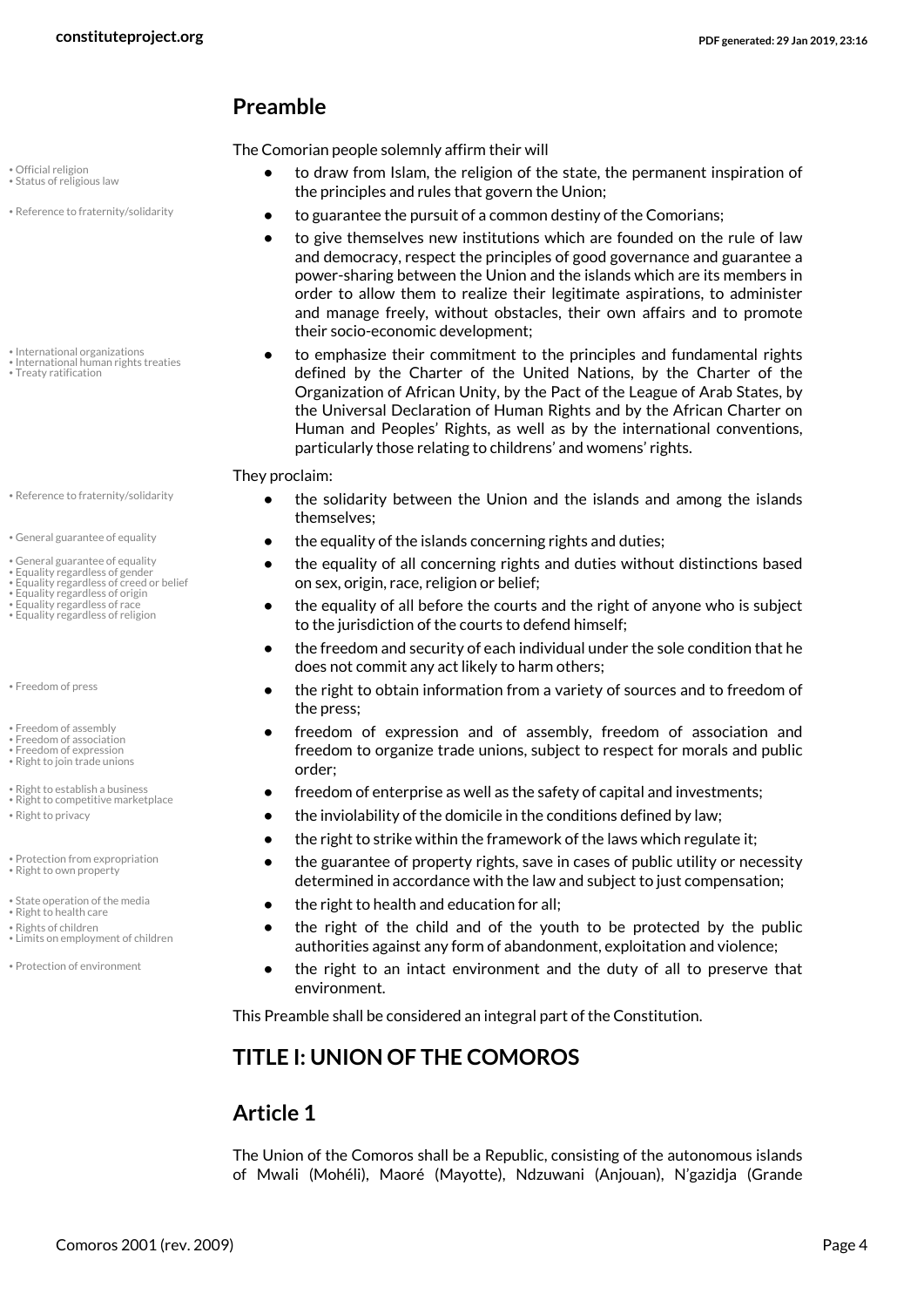• Type of government envisioned

• Reference to fraternity/solidarity

• Official or national languages

<span id="page-4-13"></span>• National flag

#### <span id="page-4-25"></span>Comore).

The national emblem shall be yellow, white, red, blue, a white crescent turned to the right and four white stars aligned from one end of the crescent to the other in an isosceles triangle on a green undercoat.

<span id="page-4-11"></span>• National anthem **The national hymn shall be: Umodja Wa Massiwa.** 

<span id="page-4-14"></span> $\bullet$  National motto of the Union shall be "Unity-Solidarity-Development."

<span id="page-4-16"></span>An Act of the Union shall determine the seal of the Union.

<span id="page-4-15"></span><span id="page-4-0"></span>The official languages shall be the Shikomor, the national language, French and Arabic.

#### <span id="page-4-12"></span>• National capital **Article 2**

<span id="page-4-1"></span>Moroni shall be the capital of the Union. An Institutional Act shall fix the status of the city and determine the islands where the institutions of the Union have their seat.

## <span id="page-4-9"></span>• Emergency provisions **Article 3** • Municipal government

Sovereignty shall vest in the people which shall exercise it, in each island and in the Union as a whole, through its elected representatives or by referendum. No section of the people nor any individual may arrogate to itself, or to himself, the exercise thereof.

#### <span id="page-4-2"></span>**Article 4**

<span id="page-4-7"></span>In the conditions determined by statute suffrage shall be universal, equal and secret. It may be direct or indirect.

<span id="page-4-3"></span>All Comorians of either sex who are in possession of their civil and political rights may vote as provided for by statute.

<span id="page-4-19"></span><span id="page-4-18"></span><span id="page-4-8"></span>Comorian nationality may be acquired, kept and lost according to statute. No one who is Comorian by birth may be deprived of his nationality.

<span id="page-4-22"></span><span id="page-4-20"></span><span id="page-4-4"></span>Political parties and groups shall contribute to the exercise of suffrage, as well as to civic and political education of the people. They shall be formed and carry on their activities freely, in accordance with Union legislation. They shall respect national unity, sovereignty and the inviolability of the borders of the Comoros as internationally recognized, as well as the principles of democracy.

#### <span id="page-4-5"></span>**TITLE II: RESPECTIVE POWERS OF THE UNION AND THE ILANDS**

<span id="page-4-24"></span><span id="page-4-6"></span>Respecting the unity of the Union and the inviolability of its borders as internationally recognized, each island shall administer and manage its affairs freely.

<span id="page-4-23"></span>• Secret ballot • Claim of universal suffrage

<span id="page-4-21"></span>• Restrictions on voting

<span id="page-4-17"></span>• Referenda

• Requirements for birthright citizenship **Article 5** • Conditions for revoking citizenship

• Requirements for naturalization

• Restrictions on political parties **Article 6** • Right to form political parties

<span id="page-4-10"></span>• Municipal government **Article 7** • Subsidiary unit government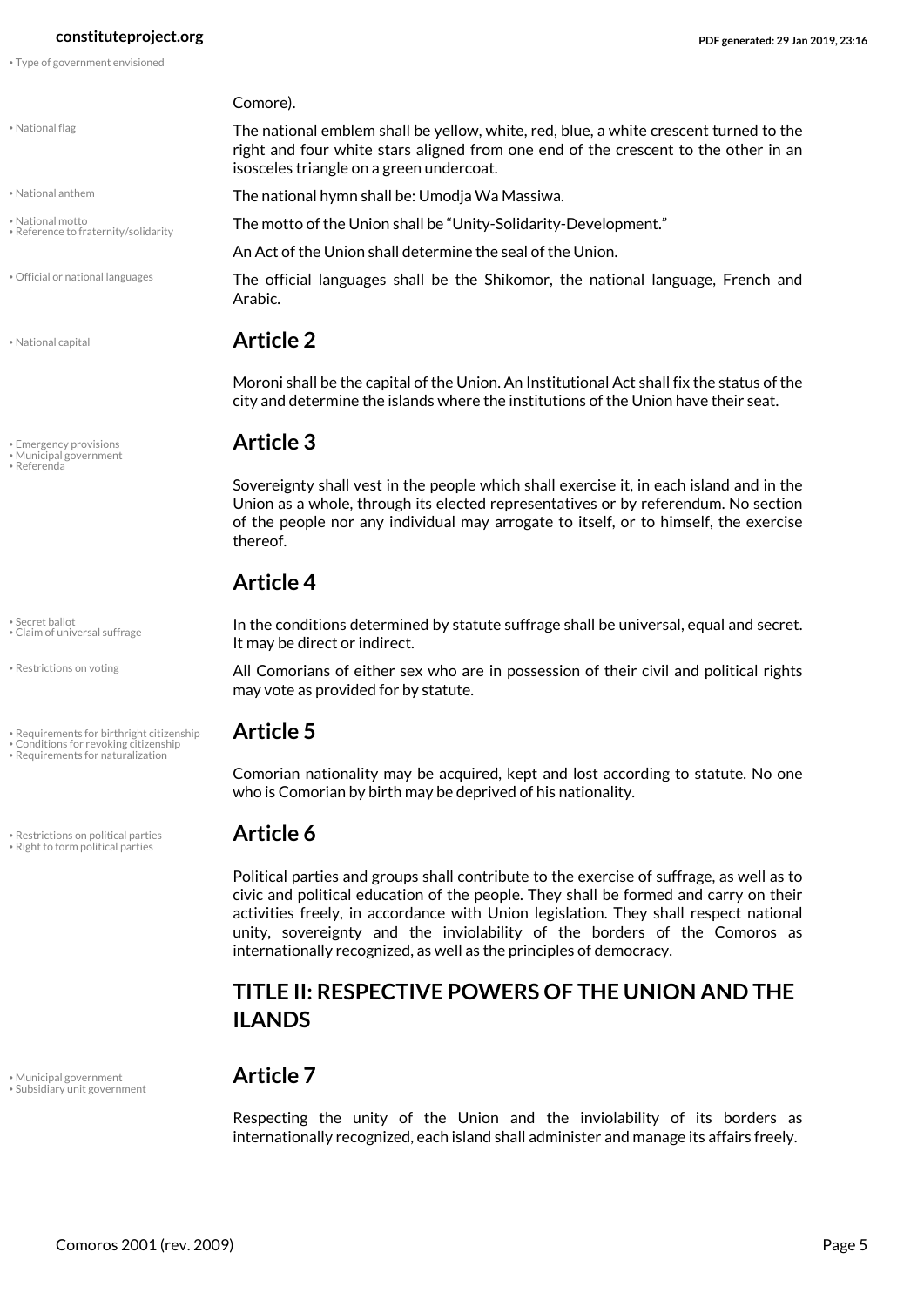Each island shall freely establish its status law while respecting the Constitution of the Union.

Comorans shall have the same rights, liberties and duties in each part of the Union.

• Freedom of movement

<span id="page-5-2"></span>No authority may adopt measures which either directly or indirectly would restrict the free movement and the freedom of residence of persons or the free circulation of goods in any part of the territory of the Union.

#### <span id="page-5-0"></span>**Article 7.1**

Any secession or attempt at secession of one or several autonomous islands shall be prohibited.

Each act which infringes the territorial integrity or national unity shall be considered as secession.

Each act or measure which is likely to infringe the unity of the Republic or to endanger the integrity of the national territory taken by an authority of an autonomous island or the Union shall be null and void. Judicial prosecutions notwithstanding, the nullity shall be declared by the Constitutional Court upon request by the President of the Union, by the President of the Assembly of the Union, by five Members of the Assembly of the Union, or by each citizen.

#### <span id="page-5-1"></span>**Article 7.2**

In the autonomous islands the executive and deliberative functions shall be exercised by different organs.

The executive function shall be exercised by a Governor assisted by Commissioners.

The Governor shall be elected by direct universal suffrage under a system of majority voting in two rounds for a term of five years, renewable once. In the case of resignation or permanent incapacity occurring within nine-hundred days after the start of his term and duly declared by the Constitutional Court upon request of the executive of the island the functions of Governor shall temporarily be exercised by the President of the Island Council. The election of a new Governor shall take place within forty-five days by indirect suffrage by the representatives of the Island Council and the mayors sitting as Congress.

The election shall take place by absolute majority of the members of the Congress. If this majority is not obtained on the first ballot, a second round of voting shall be held in which a simple majority of the members present shall suffice. The new Governor shall be elected for the rest of the term. During the period of forty-five days the Interim-Governor shall not appoint any new Commissioners.

If the vacancy or the permanent incapacity occurs later than nine-hundred days after the start of the Governor's term, the interim shall be ensured by the President of the Island Council until the end of the term.

The Governor shall be the Head of the autonomous island.

He shall exercise by way of edict the powers which are assigned to him by the Constitution and the status law of the autonomous island. He shall ensure due respect for the Constitution and guarantee the implementation of the statutes and regulations of the Union in the island.

He shall make public the deliberations of the Island Council.

He shall be the Head of the relevant administration of the island.

The Governor shall be kept informed of the implementation of the measures of the Union in the island.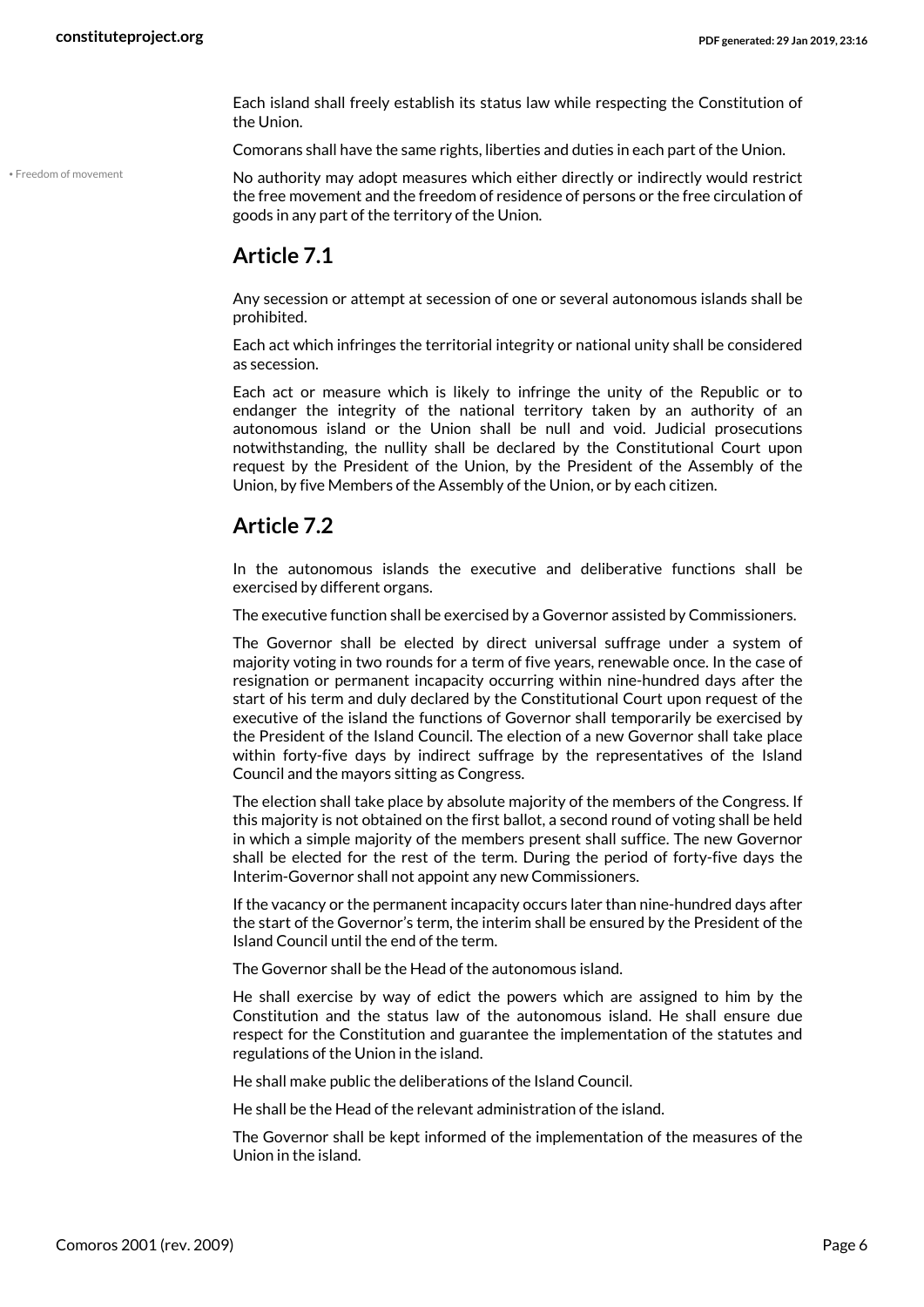The Governor shall appoint the Commissioners whose number may not exceed six (6), and terminate their functions.

The deliberating function shall be exercised by an Island Council.

The Island Council shall regulate the matters of the autonomous island through its deliberations.

The Councilors of the Island shall be elected together with their substitutes (suppléants) by simple majority in single-member constituencies for a term of five years. An Act of the Union shall determine the number of the constituencies and the modalities of the vote.

The number of the Councilors shall not exceed:

- **•** nine (9) for Mwali;
- **•** eleven (11) for Maoré;
- **•** nineteen (19) for N'dzuwani;
- **•** twenty-three (23) for Ngazidja.

The office of Island Councilor does not give a right to remuneration. However, travel and attendance allowances may be granted to him by edict of the Governor within the limits fixed by statutory legislation.

The composition, organization and functioning of the Island Council as well as the modalities and terms for the election of its members shall be determined by statutory legislation.

The terms concerning the competences and the functioning of the office of Governor as well as the relations between the Governor's office and the Island Council shall be fixed by statutory regulation.

<span id="page-6-0"></span>The autonomous islands shall comprise territorial communities which shall freely govern themselves through elected executive and deliberating organs, in the procedures and conditions determined by the legislation of the Union.

#### • National vs subnational laws **Article 8**

<span id="page-6-4"></span><span id="page-6-2"></span><span id="page-6-1"></span>Union law shall take precedence over the law of the islands; it shall be executed in the whole territory of the Comoros.

<span id="page-6-6"></span><span id="page-6-5"></span>The following matters shall fall within the jurisdiction of the autonomous islands:

- **•** administration of the local communities;
- **•** organization of administrative, commercial or industrial entities and units of an island character other than State companies;
- **•** police in the cities and in the rural areas;
- **•** Fairs and markets;
- **•** distribution of island grants and scholarships;
- **•** road administration;
- **•** administration of secondary roads;
- **•** local planning with regard to the island territory;
- **•** construction, furnishing, maintenance and management of facilities in preparatory, primary and secondary education as well as of their staff;
- **•** local professional training at the elementary level;

<span id="page-6-3"></span>• Municipal government **Article 7.3** • Subsidiary unit government

## • Supermajority required for legislation **Article 9** • Subsidiary unit government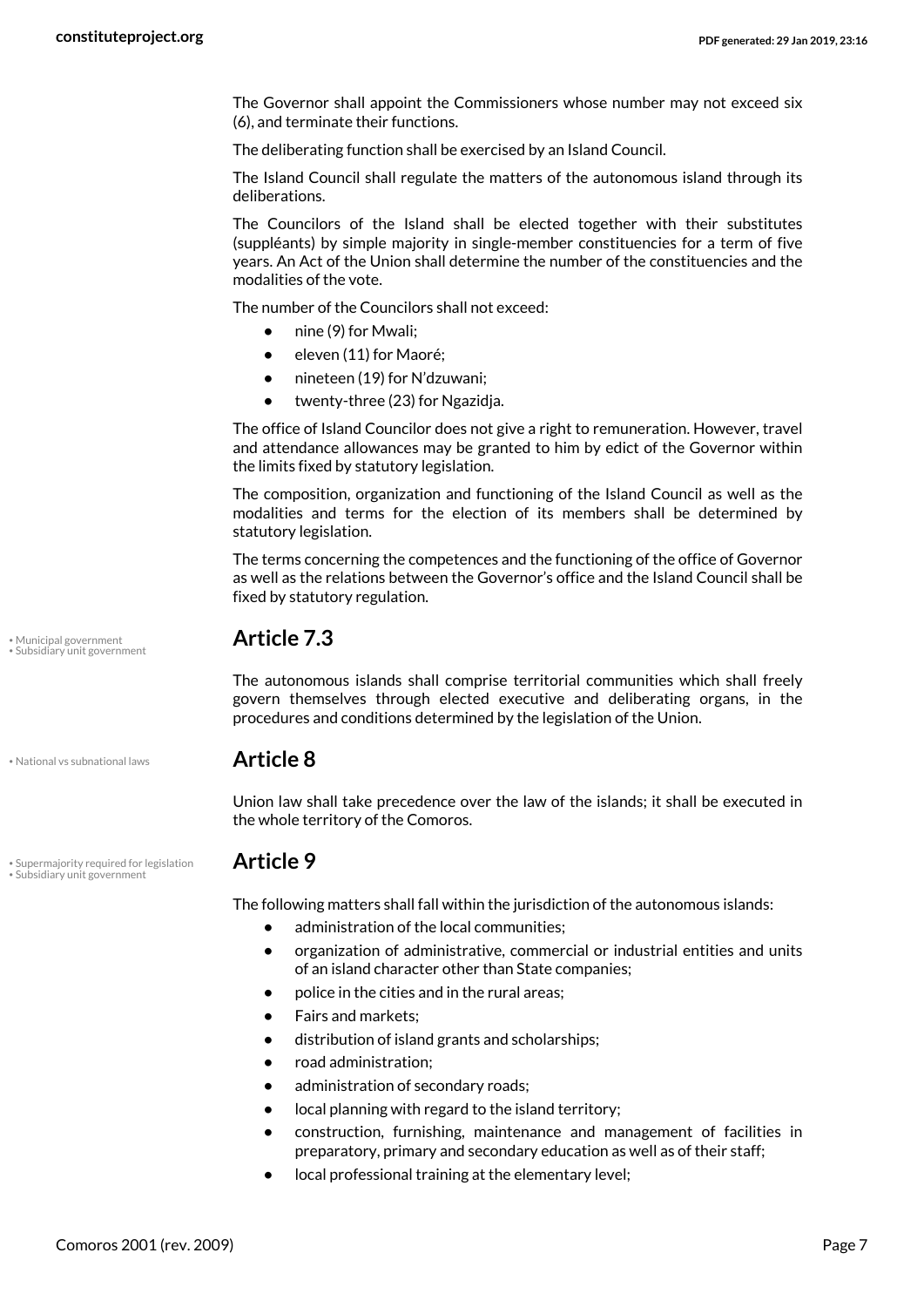- **•** non-industrial fishing;
- **•** agriculture and breeding, with the exception of breeding schemes and research activities;
- **•** construction, furnishing, maintenance and management of basic healthcare facilities and of their staff.

Matters other than those referred to in the preceding paragraph shall fall within the jurisdiction of the Union.

The autonomous islands shall generate their own revenues for the exercise of their powers by levying fees and internal taxes on goods and services in accordance with the Finance Act.

## <span id="page-7-2"></span>• Accession of territory **Article 10** • Colonies

<span id="page-7-4"></span><span id="page-7-0"></span>Peace Treaties, Trade agreements, treaties or agreements relating to international organization, those committing the finances of the State, those modifying provisions which are the preserve of statute law, those relating to the status of persons, and those involving the ceding, exchanging or acquiring of territory, may be ratified or approved only by an Act of Parliament.

They shall not take effect until such ratification or approval has been secured.

If the Constitutional Court, upon referral by the President of the Union, by the President of the Assembly of the Union or by the Heads of the island executives has held that an international undertaking contains a clause contrary to the Constitution, authorization to ratify or approve the international undertaking involved may be given only after amending the Constitution.

Treaties or agreements duly ratified or approved shall, upon publication, prevail over Acts of the Union or the islands, subject, with respect to each agreement or treaty, to its application by the other party.

• Subsidiary unit government **Article 11**

• Reference to fraternity/solidarity

<span id="page-7-7"></span><span id="page-7-3"></span>• Colomes<br>• Treaty ratification<br>• Legal status of treaties

<span id="page-7-6"></span><span id="page-7-1"></span>The islands shall enjoy financial autonomy.

They shall freely enact and execute their budgets in accordance with the principles applicable to the management of public finances.

An Institutional Act shall determine the respective share of the revenues to which the Union and the islands shall be entitled. The division of revenues shall be implemented within the framework of the annual Finance Act of the Union.

Subjects to the conditions defined by the Institutional Act the islands may create for the benefit of their budgets taxes and levies not provided for by the law of the Union.

<span id="page-7-5"></span>The Union shall distribute external aid and investments equitably among the islands, while upholding the principles of solidarity and complementarity which govern their relations.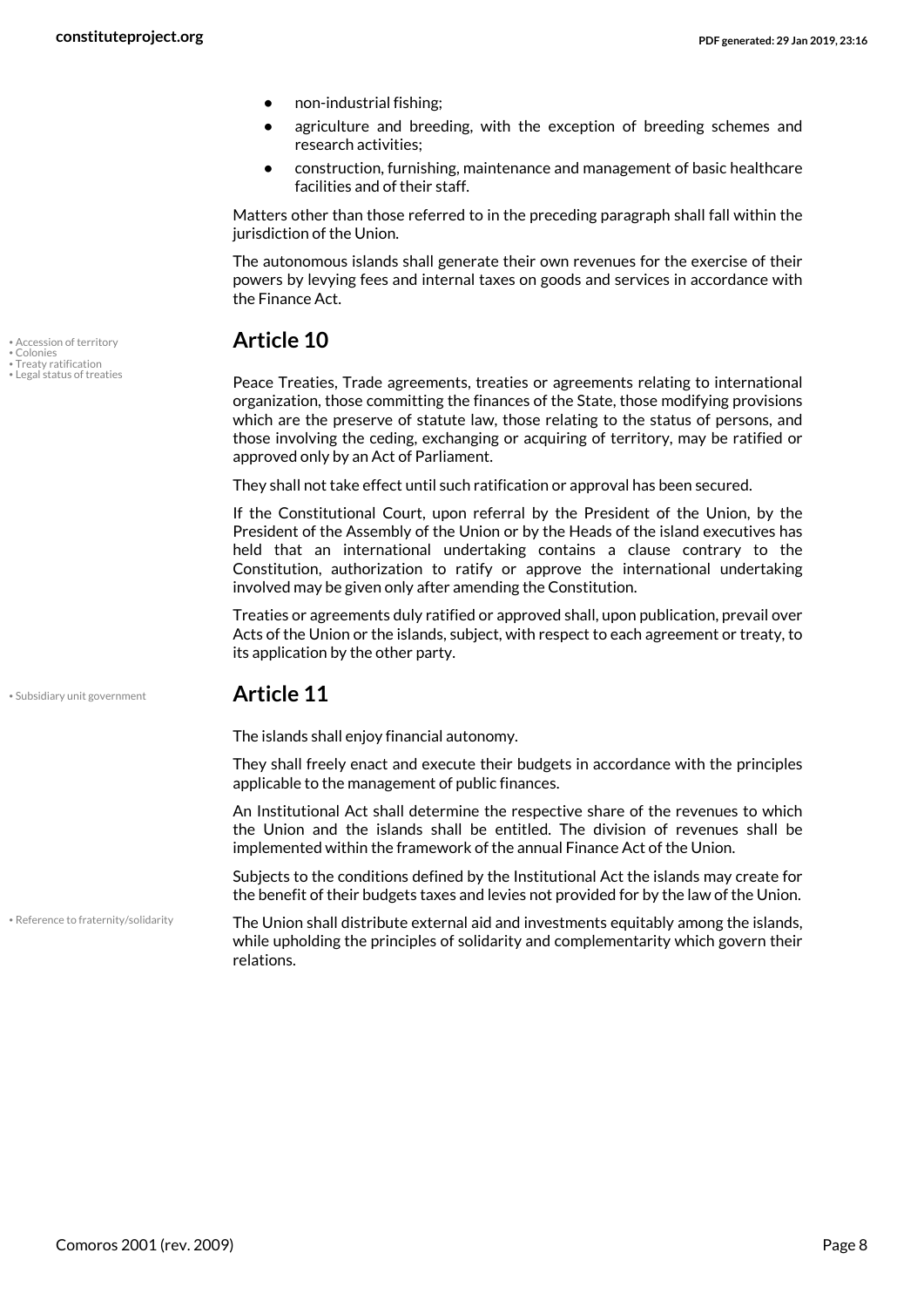### <span id="page-8-0"></span>**TITLE III: INSTITUTIONS OF THE UNION**

## <span id="page-8-1"></span>**Chapter I: Executive Power**

### <span id="page-8-8"></span><span id="page-8-6"></span><span id="page-8-5"></span><span id="page-8-3"></span>**Article 12**

<span id="page-8-9"></span><span id="page-8-7"></span><span id="page-8-4"></span><span id="page-8-2"></span>

| • Name/structure of executive(s)<br>• Foreign affairs representative | The President of the Union shall be the symbol of national unity. He shall be the<br>guarantor of the inviolability of the borders as internationally recognized and of the<br>sovereignty of the Union. He shall be the arbiter and the moderator of the proper<br>functioning of the institutions. He shall be the highest representative of the Union in<br>international relations. |
|----------------------------------------------------------------------|-----------------------------------------------------------------------------------------------------------------------------------------------------------------------------------------------------------------------------------------------------------------------------------------------------------------------------------------------------------------------------------------|
| • Foreign affairs representative<br>• Treaty ratification            | The President of the Union shall determine and conduct the foreign policy. He shall<br>accredit ambassadors and envoys extraordinary to foreign powers; foreign<br>ambassadors and envoys extraordinary shall be accredited to him. He shall negotiate<br>and ratify treaties.                                                                                                          |
| • Selection of active-duty commanders                                | The President of the Union shall be the Head of Government. In this capacity, he<br>shall determine and conduct the policy of the Union. He shall have at his disposal the<br>administration of the Union and shall have the power to make regulations. He shall<br>make appointments to civil and military posts of the Union.                                                         |
| · Designation of commander in chief                                  | The President of the Union shall be the Commander-in-Chief of the Armies. He shall<br>be responsible for external defense.                                                                                                                                                                                                                                                              |
| . Power to pardon                                                    | The President of the Union shall be vested with the power to grant pardons.                                                                                                                                                                                                                                                                                                             |
|                                                                      | Article 12.1                                                                                                                                                                                                                                                                                                                                                                            |
| · Dismissal of the legislature                                       | The President of the Union may, after consulting the President of the Assembly of<br>the Union, declare the Union Assembly dissolved.                                                                                                                                                                                                                                                   |
|                                                                      | The general election of the representatives of the Union shall take place no fewer<br>than twenty days and no more than forty days after the dissolution.                                                                                                                                                                                                                               |
|                                                                      | In this case each island shall appoint new representatives to the Assembly of the<br>Union from the ranks of its Council.                                                                                                                                                                                                                                                               |
|                                                                      | The former representatives of the islands appointed to the Assembly of the Union<br>shall not be reappointed in the year which follows the election of the Assembly,<br>unless a renewal of the Council of the island concerned has taken place.                                                                                                                                        |
|                                                                      | The Assembly of the Union shall sit as of right on the second Thursday following its<br>election. Should this sitting fall in a period between two sessions, a session shall be<br>convened as of rights for a fifteen-day period.                                                                                                                                                      |
|                                                                      | No further dissolution shall take place within a year following said election.                                                                                                                                                                                                                                                                                                          |
| · Deputy executive                                                   | <b>Article 12.2</b>                                                                                                                                                                                                                                                                                                                                                                     |
|                                                                      | The President of the Union may delegate certain of his powers to the Vice<br>Presidents.                                                                                                                                                                                                                                                                                                |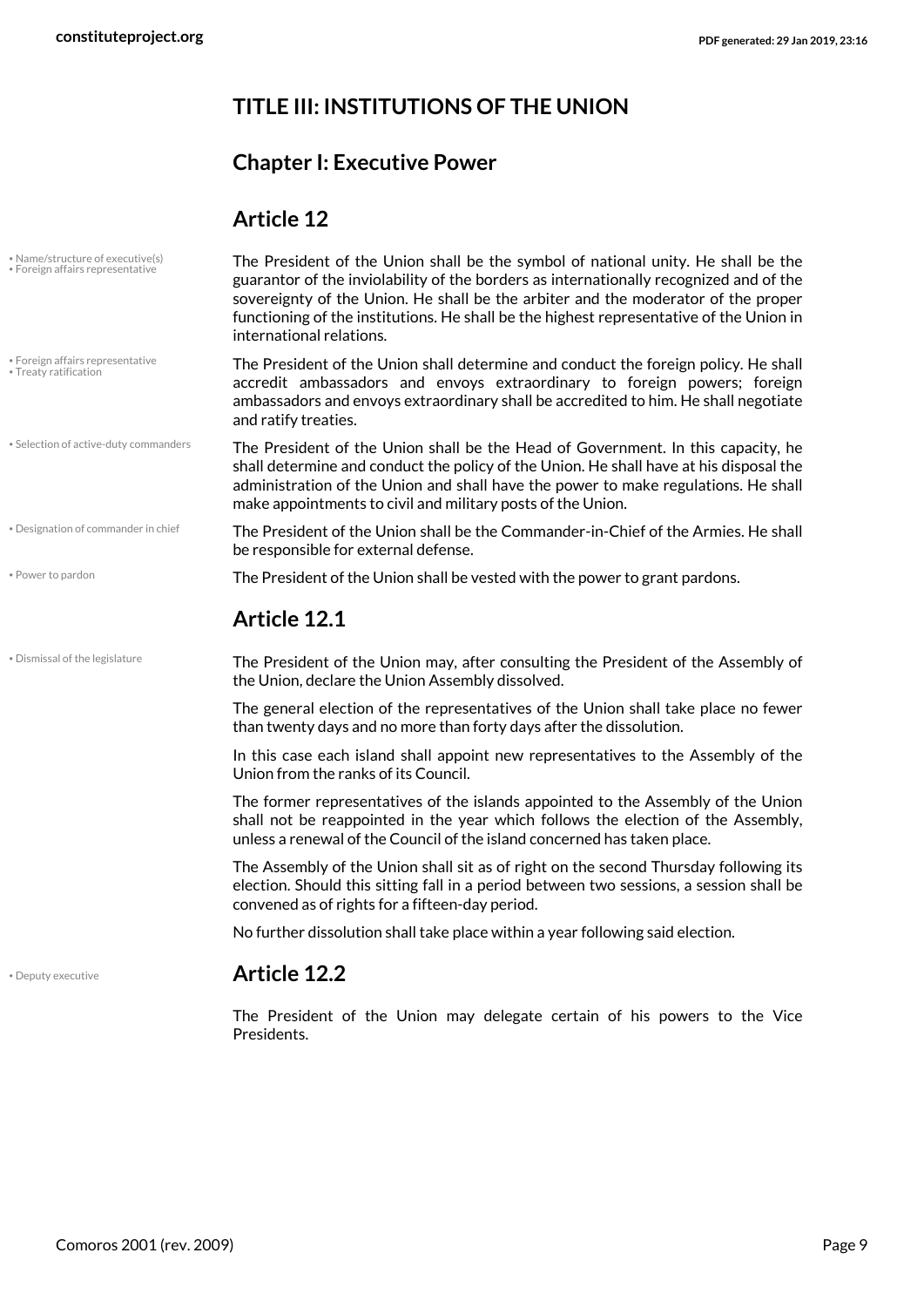<span id="page-9-2"></span>

#### • Emergency provisions **Article 12.3**

Where the constitutional institutions, the independence of the nation, the integrity of its territory or the fulfillment of its international commitments are under serious and immediate threat, and where the proper functioning of the constitutional authorities is interrupted, the President of the Union shall take the emergency measures required by these circumstances, after formally consulting the Council of Ministers, the President of the Assembly of the Union and the Constitutional Court.

These measures shall be inspired by the will to provide the constitutional authorities as swiftly as possible with the means to carry out their duties.

The President of the Union shall address the nation and inform it of such measures. The Assembly of the Union shall sit as of right. It shall not be dissolved during the exercise of the emergency powers. It may terminate the emergency powers by vote of a two-thirds majority of its members.

• Head of government decree power **Article 12.4**

<span id="page-9-4"></span>The President of the Union may, upon authorization by the Assembly of the Union, enact legislation by ordinance on matters which fall normally within its jurisdiction. The ordinances shall be tabled before the bureau of the Assembly in the session following the end of the authorization period fixed by the Enabling Act.

#### **Article 12.5**

In order to discuss issues concerning the political, social or economic life of the nation the President of the Union may, subject to the terms of the Constitution of the Union, convene and chair a conference in which the Vice Presidents, the President of the Assembly of the Union, the Governors and the Presidents of the Island Councils take part.

A Vice President or the President of the Assembly of the Union may chair the conference upon delegation by the President of the Union.

<span id="page-9-9"></span><span id="page-9-8"></span><span id="page-9-7"></span><span id="page-9-6"></span><span id="page-9-5"></span>The presidency shall rotate among the islands. The President and the Vice Presidents shall be elected by direct universal suffrage under a system of majority voting in two rounds for a term of five years, subject to the rotation. A primary shall be held in the island concerned and only the three candidates which have received the highest numbers of votes cast may stand in the presidential election. In no case may the presidential primary be held on two successive occasions on the same island.

Before taking office the President of the Union and the Vice Presidents take an oath before the Constitutional Court with these words spoken in the Comorian language:

<span id="page-9-10"></span>"I swear before Allah, the Merciful and the most Compassionate, to loyally and honestly fulfill the duties of my office, to act only in the general interest and in conformity with the Constitution."

<span id="page-9-11"></span><span id="page-9-1"></span>The conditions of eligibility and the modalities of application of the present Article shall be fixed by Institutional Act.

• Deputy executive

<span id="page-9-0"></span>• Deputy executive **Article 13** • Name/structure of executive(s)

- Minimum age of head of government
- Head of government selection Head of government term length
- Head of government term limits
- God or other deities • Oaths to abide by constitution
- <span id="page-9-3"></span>• God or other deities • Oaths to abide by constitution
- · Eligibility for head of government • Supermajority required for legislation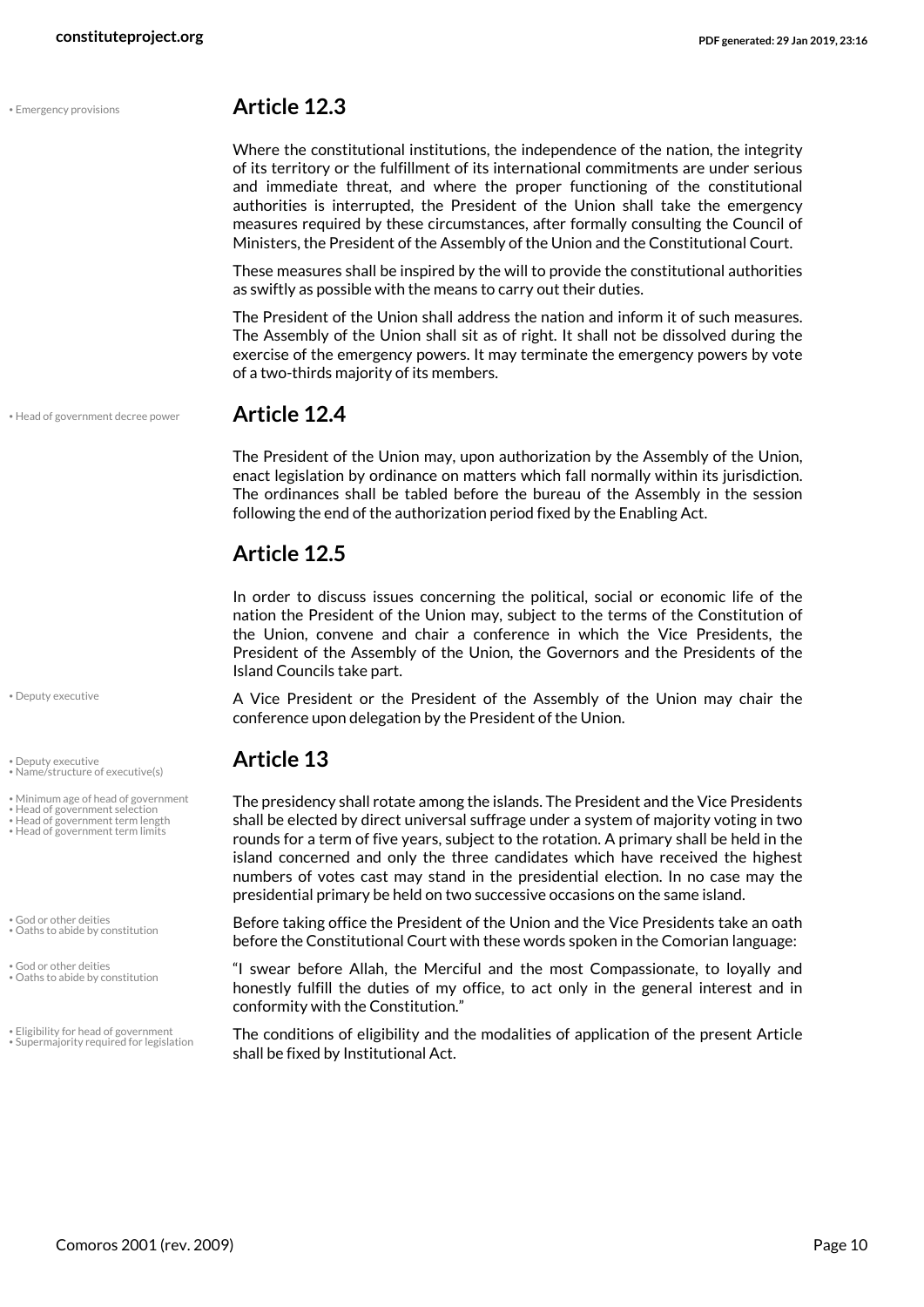- 
- 

## • Deputy executive **Article 14** • Head of government removal • Head of government replacement

<span id="page-10-6"></span><span id="page-10-5"></span>In the case of a vacancy or permanent incapacity of the President occurring within nine-hundred days after the beginning of his term and duly declared by the Constitutional Court upon request by the Government, a new President shall be elected. If the vacancy or the permanent incapacity occurs later than nine-hundred days after the start of the term, the Vice President from the island which is next in line for the presidency shall complete the presidential term. In the first case the councilors and mayors of the island concerned convene in Congress within forty-five days and vote, and only the three candidates who have obtained the highest numbers of votes are allowed to stand in the indirect election by the representatives of the assemblies of the islands and the Union convened in Congress. The election takes place with the absolute majority of the members of the Congress. If this majority is not obtained on the first ballot, a second round of voting will be held in which a simple majority of the members present shall suffice for the election.

The elected President shall complete the current term.

During the period of forty-five days mentioned in the first paragraph of the present Article, the functions of the President shall temporarily be exercised by the Vice President from the island whose turn it is to take over the rotating presidency. He shall not change the Government, nor dissolve the Assembly, nor have recourse to the emergency powers.

## • Deputy executive **Article 15** • Head of government's role in the

<span id="page-10-8"></span>The functions of President of the Union and of Vice President shall be incompatible with the exercise of any other elective mandate, any other political function, any public post, any public or private professional activity and any leadership function in a political party or group. Nevertheless the Vice Presidents of the Union shall be given responsibility for a ministerial department. An Institutional Act shall determine the issues for which the countersignature of the Vice Presidents is needed.

The Vice President shall coordinate the action of the different ministerial departments in the island he comes from and monitor the lawfulness of the decisions taken by the executive of that island.

#### **Article 16**

<span id="page-10-4"></span>The President of the Union, with the assistance of the three Vice-Presidents, shall appoint the Ministers and other members of the Government whose number shall not exceed ten (10). The Government of the Union shall be composed in a manner which ensures the just and equitable representation of the islands.

The functions of Minister shall be incompatible with the exercise of any elective national mandate except those conferred by the territorial communities, any function of professional representation, any public post and any professional activity.

<span id="page-10-9"></span><span id="page-10-0"></span>The President of the Union shall promulgate Acts of the Union within fifteen days following the final passage of an Act and its transmission to the Government. He may, before the expiry of this time limit, ask the Assembly of the Union, which shall decide by absolute majority, to reopen debate on the Act or any sections thereof. Such reopening of debate shall not be refused.

<span id="page-10-1"></span>• Establishment of cabinet/ministers • Cabinet selection

<span id="page-10-7"></span>legislature<br>
• Supermaiority required for legislation

<span id="page-10-2"></span>• Deputy executive

<span id="page-10-3"></span>• Eligibility for cabinet

• Approval of general legislation **Article 17** • Veto override procedure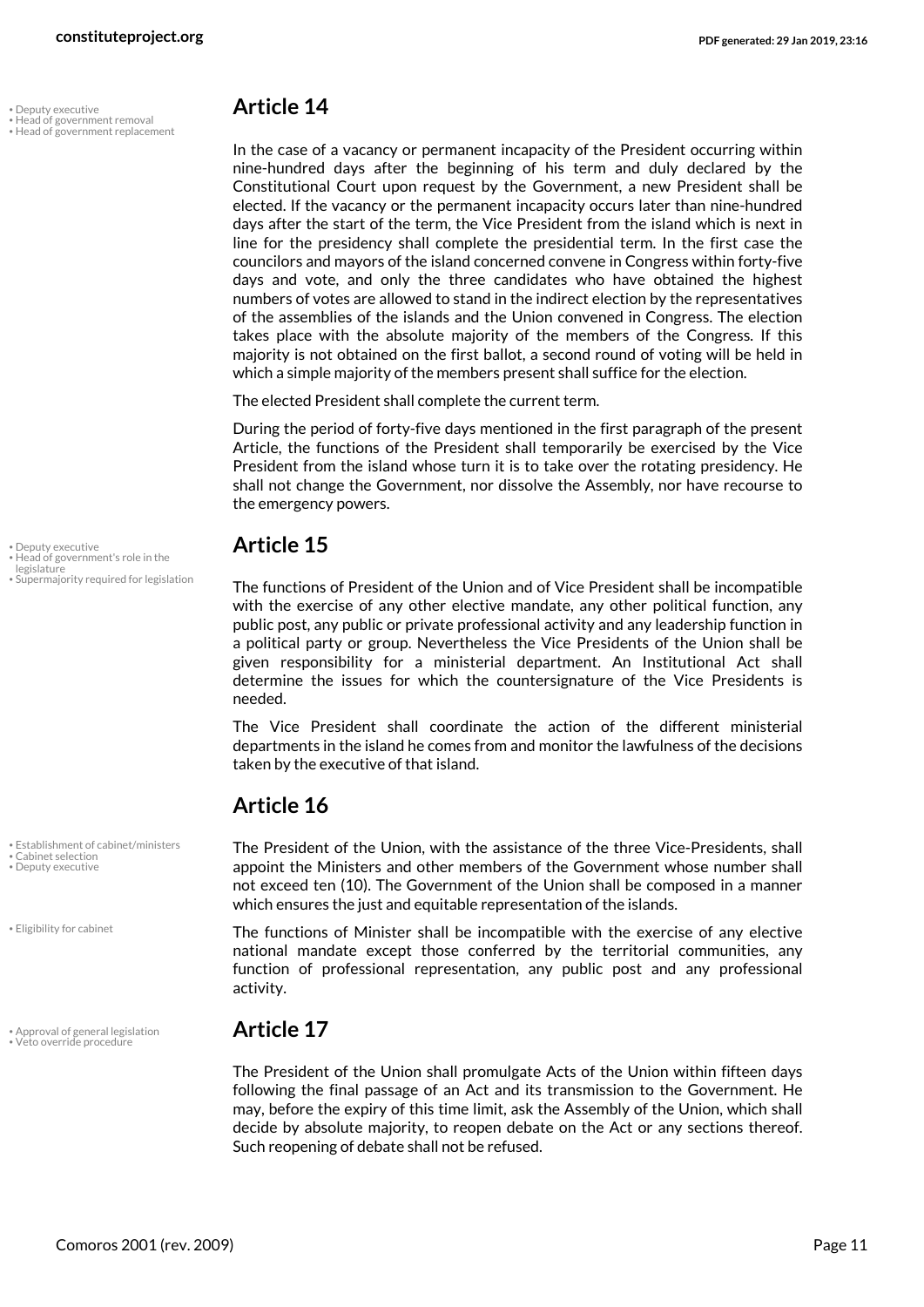#### • Legislative oversight of the executive **Article 18**

<span id="page-11-8"></span>The President of the Union shall establish an annual report on the state of the Union for the information of the Assembly of the Union, the Constitutional Court as well as the assemblies and executives of the islands.

#### <span id="page-11-0"></span>**Chapter II: Legislative Power**

• Structure of legislative chamber(s) **Article 19**

<span id="page-11-12"></span>

The Assembly of the Union shall be the legislative body of the Union.

It shall enact the statutes, including the statutes on the execution of the budget, adopt the budget and control the action of the Ministers and other members of the Government.

#### **Article 20**

The Assembly of the Union shall be composed of:

- **•** twenty-four (24) representatives of the nation elected by universal suffrage in single-member constituencies on the basis of majority voting in two rounds;
- **•** representatives of the autonomous islands appointed by the Island Councils from among their ranks, at the number of three (3) for each autonomous island.

<span id="page-11-14"></span><span id="page-11-6"></span><span id="page-11-1"></span>The members of the Assembly of the Union shall wear the title of Deputy of the Union. The National Assembly shall be renewed integrally. The powers of the Assembly shall expire at the start of ordinary April session of the fifth year following the election of the representatives of the nation. In the case of a dissolution, the elections of the representatives of the nation shall take place in the sixty days preceding the expiry of the powers of the Assembly of the Union.

<span id="page-11-5"></span>An Elections Act shall determine the modalities of the vote and the delimitation of the constituencies whose number shall not be inferior to three in each island. The modalities and the terms of the appointment of the representatives of the autonomous islands in the Assembly of the Union shall be determined by the Rules of Procedure of the Council of the island concerned. The Island Council shall proceed each year to the appointment of its representatives at the Assembly of the Union. The functions of Deputy of the Union Assembly of a representative from an autonomous island shall expire simultaneously with the powers of the Council of that island. Each Deputy who ceases to be a member of the Council of the island he comes from shall cease at the same time to be a member of Assembly of the Union. He shall be replaced.

<span id="page-11-7"></span>The President of the Assembly of the Union shall be elected for the duration of the legislature.

<span id="page-11-10"></span><span id="page-11-9"></span><span id="page-11-4"></span><span id="page-11-2"></span>An Institutional Act shall determine the conditions and modalities for the election of the Deputies of the Assembly of the Union and its President, the terms of disqualifications and incompatibilities applying to members as well as their allowances. It shall specify the manner of election of those persons called upon to replace the Deputies whose seats have become vacant until the general or partial renewal of the Assembly of the Union.

<span id="page-11-13"></span>The Assembly of the Union shall adopt with the majority of two thirds of its members its Rules of Procedure. Before their application the Constitutional Court shall rule on their conformity with the Constitution.

Size of first chamber

• First chamber selection

- <span id="page-11-3"></span>• Electoral districts
- <span id="page-11-11"></span>• First chamber representation quotas
- Size of first chamber • First chamber selection
- 

• Attendance by legislators • Term length for first chamber

• Replacement of legislators • First chamber representation quotas

• Leader of first chamber

- Compensation of legislators
- Replacement of legislators Minimum age for first chamber
- Eligibility for first chamber

• Supermajority required for legislation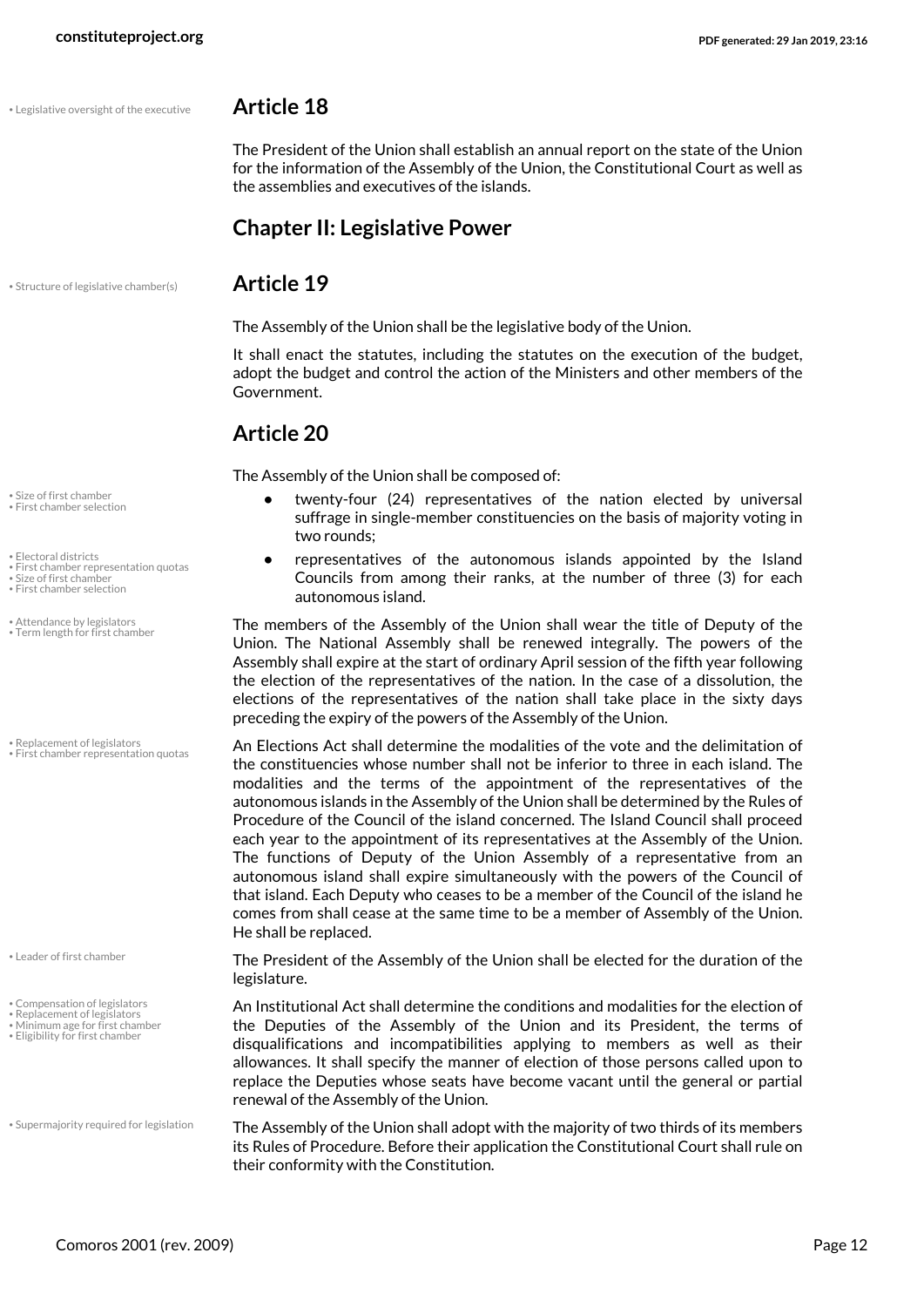| Immunity of legislators |
|-------------------------|
| Standing committees     |

#### <span id="page-12-3"></span>**Article 21**

No Member of the Assembly of the Union shall be prosecuted, investigated, arrested, detained or tried in respect of opinions expressed or votes cast in the discharge of his functions.

No Member of the Assembly of the Union shall be prosecuted or arrested in penal matters nor shall he be subjected to other custodial or semi-custodial measures during the session period without the authorization of the Assembly, except in the case of a crime or offense committed flagrante delicto.

No Member of the Assembly of the Union may be arrested between session periods without the authorization of the Bureau of the Assembly, except where a crime or offense has been committed flagrante delicto, prosecutions have been authorized or a conviction has become final.

#### **Article 22**

No Member shall be elected with any binding mandate.

The right to vote of the Members of the Assembly of the Union shall be exercised in person.

Union legislation may in exceptional cases authorize voting by proxy. In that event, no member shall be given more than one proxy.

#### • Length of legislative sessions **Article 23**

<span id="page-12-5"></span>The Assembly of the Union shall sit as of right in two ordinary sessions each year whose total duration shall not exceed six months. The days and hours of sittings shall be determined by the Rules of Procedure of the Assembly of the Union.

<span id="page-12-1"></span>The Assembly of the Union shall meet in extraordinary session at the request of the President of the Union or of the absolute majority of the Deputies to debate a specific agenda. The extraordinary session shall be closed not later than fifteen days after the Assembly's first sitting.

#### • Public or private sessions **Article 24**

<span id="page-12-8"></span>The sittings of the Assembly of the Union shall in principle be public, except in the cases provided for in the Rules of Procedure of the Assembly.

<span id="page-12-9"></span><span id="page-12-6"></span>• Standing committees

<span id="page-12-7"></span>• Establishment of cabinet/ministers • Powers of cabinet

• Extraordinary legislative sessions

### • Initiation of general legislation **Article 25** • Organic laws

<span id="page-12-4"></span><span id="page-12-0"></span>Both the President of the Union and the Deputies shall have the right to initiate legislation.

Government Bills shall be discussed in the Council of Ministers and shall be tabled in the Bureau of the Assembly of the Union.

<span id="page-12-2"></span>• Finance bills **Example 20 The Deputies and the Government shall have the right of amendment.** 

Private Members' Bills and amendments introduced by Members of the Assembly of the Union shall not be admissible where their enactment would result in either a diminution of public revenue of the Union or the creation or increase of any public expenditure of the Union.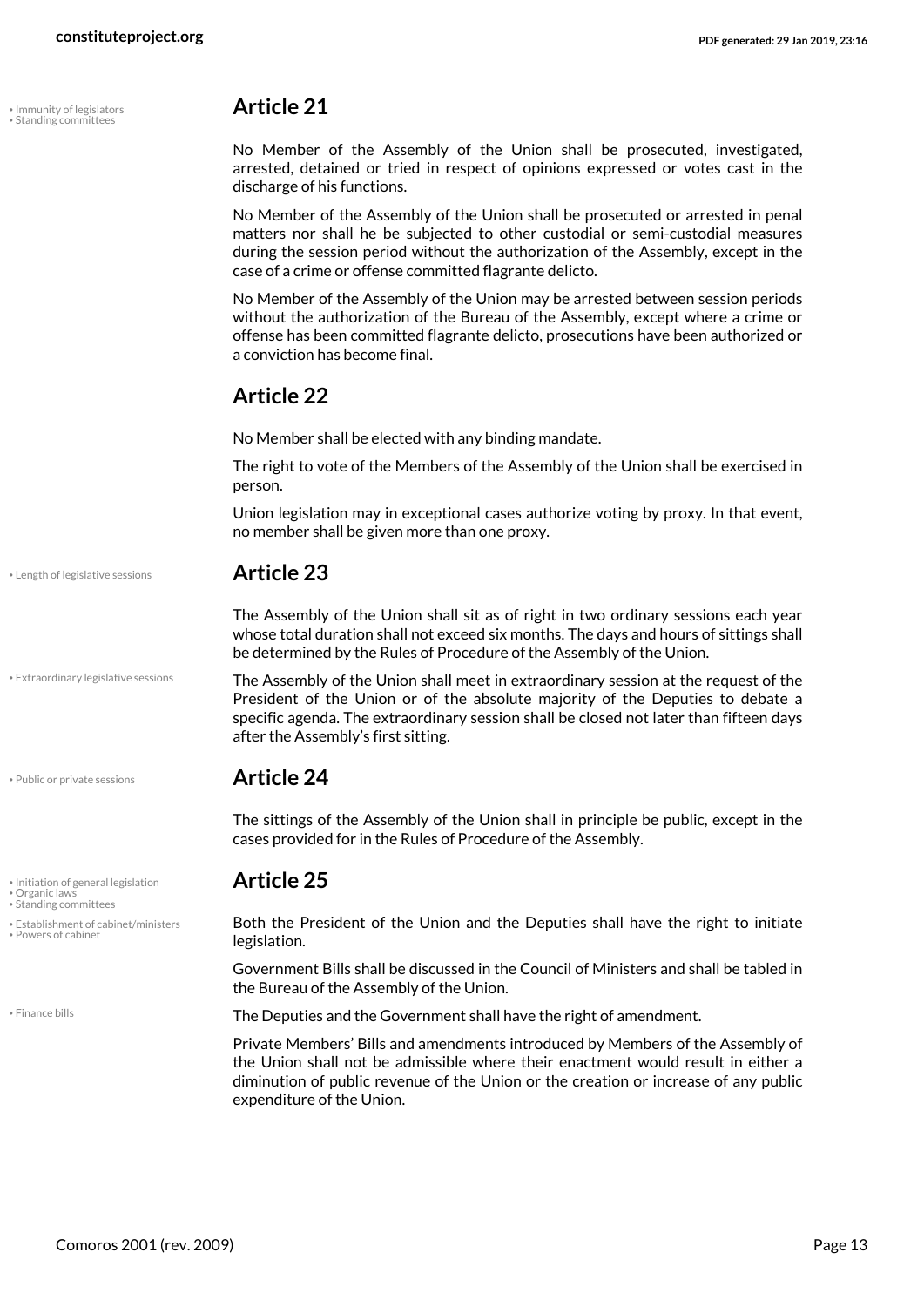At the request of the Government or of the Assembly of the Union Government Bills and Private Members' Bills shall be referred for consideration to committees established by the Rules of Procedure of the Assembly of the Union or specially set up for this purpose.

<span id="page-13-7"></span>

| <b>Article 26</b> |
|-------------------|
|                   |

Acts of Parliament which are defined by the Constitution as being Institutional Acts shall be enacted and amended as provided for hereinafter.

A Government or Private Member's Bill shall not be debated and put to the vote in the Assembly of the Union until fifteen days have elapsed since the tabling thereof. • Approval of general legislation • Supermajority required for legislation

> <span id="page-13-1"></span>Institutional Acts shall be passed by a majority of two thirds of the Members of the Assembly.

<span id="page-13-3"></span>At the request of all the Deputies from one island the debate on the Act must be reopened.

The Acts shall be promulgated after the Constitutional Court has declared their conformity with the Constitution.

#### **Article 27**

The Assembly of the Union shall adopt the Finance Bills with a two-thirds majority.

Should the Assembly of the Union fail to reach a decision within sixty days, the provisions of the Bill may be brought into force by Ordinance.

### <span id="page-13-0"></span>**Chapter III: Judicial Power**

#### **Article 28**

<span id="page-13-6"></span>The judicial power shall be independent of the legislative power and the executive power.

In the exercise of their functions the judges shall only be subject to the authority of the law.

Judges shall be irremovable from office.

<span id="page-13-4"></span>The President of the Republic shall be the guarantor of the independence of the judiciary. He shall be assisted by the High Council of the Judiciary, whose composition, organization and functioning as well as the procedure to be followed before it shall be determined by Institutional Act.

• Supermajority required for legislation **An Institutional Act shall regulate the status of judges and prosecutors.** 

<span id="page-13-10"></span><span id="page-13-9"></span><span id="page-13-8"></span>The Supreme Court shall be the highest judicial authority of the Union in criminal and private law cases, administrative and auditing matters of the Union and the islands. The decisions of the Supreme Court shall not be subject to appeal and shall be binding on the executive power, the legislative power and all authorities in the territory of the Union. An Institutional Act shall determine the composition as well as the rules for the functioning of the Supreme Court.

<span id="page-13-5"></span><span id="page-13-2"></span>• Finance bills

• Constitutionality of legislation

• Judicial independence

• Establishment of judicial council

• Supreme court selection **Article 29** • Supermajority required for legislation • Structure of the courts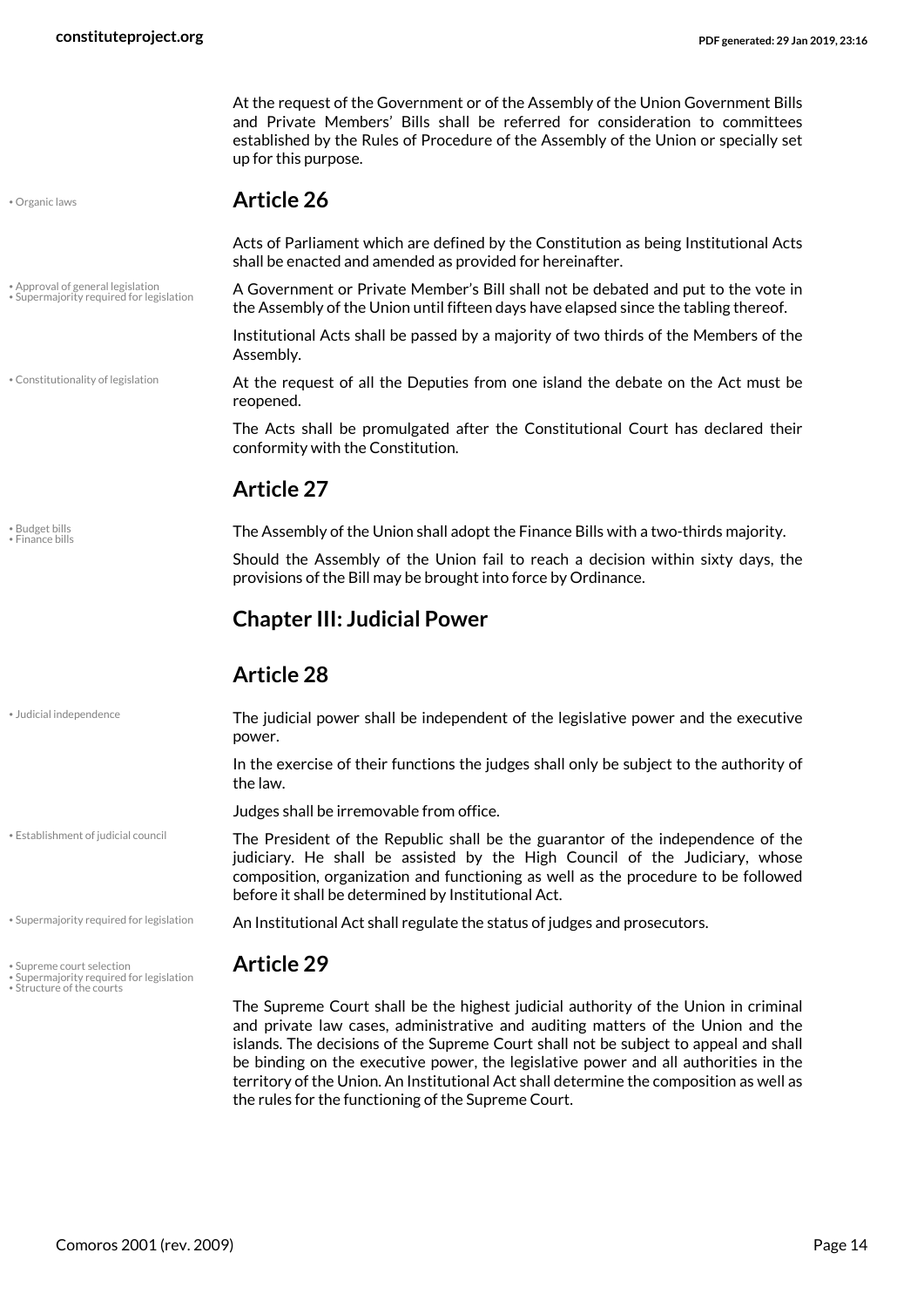## • Head of government removal **Article 30** • Establishment of constitutional court • Supermajority required for legislation

- 
- 

<span id="page-14-10"></span><span id="page-14-7"></span><span id="page-14-6"></span>In the case of high treason the President, the Vice Presidents and the members of the Government shall be brought before the Supreme Court sitting as High Court of Justice. An Institutional Act shall determine the composition of the High Court, the rules for its functioning and the procedures applicable before it.

### **TITLE IV: RELATIONS BETWEEN THE LEGISLATIVE POWER AND THE EXECUTIVE POWER**

#### <span id="page-14-1"></span>**Article 31**

In addition to the matters assigned to them by other articles of the Constitution, Union statutes shall determine the rules concerning:

- <span id="page-14-0"></span>**•** civic rights and the fundamental guarantees granted to citizens for the exercise of their civil liberties; the obligations imposed upon the person and property of citizens;
- **•** the law governing associations and political parties and the status of the opposition;
- **•** nationality, the status and capacity of persons, family law, inheritance and gifts;
- **•** the determination of serious crimes and other major offences and the penalties they carry; criminal procedure; amnesty; the setting up of new categories of courts;
- **•** the base, rates and methods of collection of all types of taxes; the issuing of currency.

Statutes shall also determine the rules governing:

- **•** the administration of customs services;
- **•** the management of State lands and of the land registry;
- **•** the management of publicly funded companies;
- Right to own property *• •* **systems of ownership, property rights and civil and commercial obligations;**
- Electoral districts **•• Electoral districts •• Clecting Members of the Assembly of the Union;** 
	- **•** the setting up of categories of public legal entities;
	- **•** the status of civil servants and members of the Armed Forces and the fundamental guarantees granted to them;
	- **•** nationalization of companies and the transfer of ownership of companies from the public to the private sector;
- Protection from expropriation **•** expropriations in the public interest.

<span id="page-14-8"></span>Statutes shall lay down the basic principles of:

- **•** the general organization of defense and national security;
- **•** the general organization of the administrative, social and financial investigation authorities;
- **•** education and national public diploma;
- <span id="page-14-2"></span>**•** information and the new information technologies.

#### **Article 32**

Matters other than those coming under the scope of statute law shall be matters for regulation.

- <span id="page-14-9"></span><span id="page-14-5"></span>
- 

<span id="page-14-3"></span>• Duty to pay taxes

<span id="page-14-4"></span>• Duty to serve in the military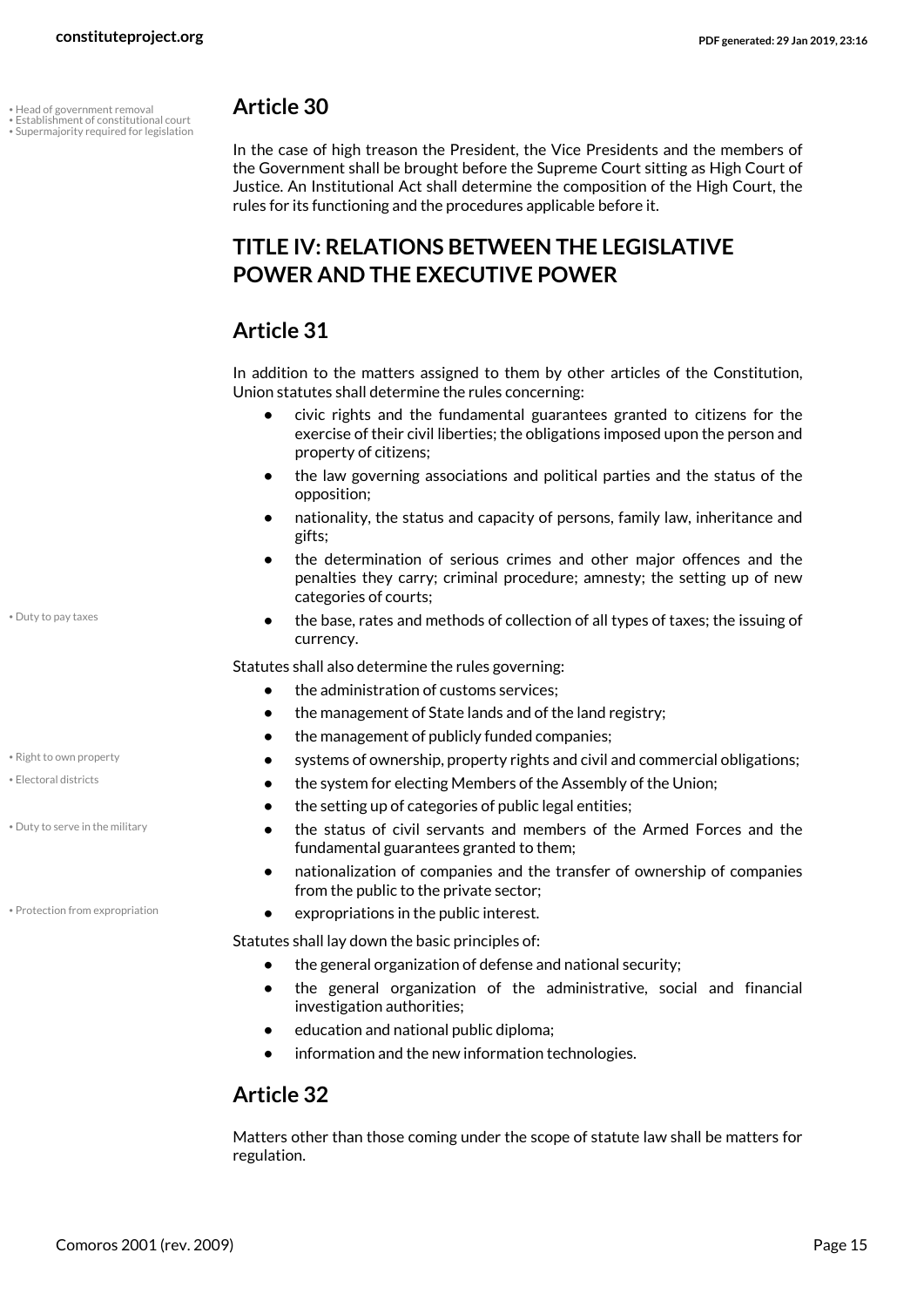#### <span id="page-15-0"></span>**Article 33**

The Assembly of the Union may call one or several Ministers or other members of the Government to account by addressing a petition to the President of the Union. Such a petition shall not be admissible unless it is signed by at least one third of the members of the Assembly of the Union.

Voting may not take place within forty-eight hours after the petition has been tabled. Solely votes cast in favor of the petition shall be counted and the latter can be adopted only by a majority of two thirds of the Members of the Assembly of the Union.

The Assembly of the Union shall not vote on more than two petitions per year, and no petition shall be tabled in the course of an extraordinary session.

The President is under an obligation to terminate the functions of the Minister or Ministers or other members of the Government targeted by the petition. He shall not re-appoint them to ministerial functions in the six months following their dismissal.

### <span id="page-15-1"></span>**TITLE V: DECENTRALIZED COOPERATON**

#### <span id="page-15-2"></span>**Article 34**

Subject to the Constitution and within the limits of their respective powers, the Union and the autonomous islands and the autonomous islands among themselves may conclude accords of a social, economic or financial character.

#### <span id="page-15-3"></span>**Article 35**

Within the limits of their respective powers and subject to the Constitution of the Union of the Comoros and the international undertakings of the Union, the autonomous islands may establish and maintain cooperation with foreign local communities and non-governmental bodies.

No convention under the present Article may be concluded between an autonomous island and a foreign State or an intergovernmental international organization unless it forms part of a framework agreement between the Union of the Comoros and that foreign State or intergovernmental international organization.

### <span id="page-15-9"></span><span id="page-15-8"></span><span id="page-15-7"></span><span id="page-15-6"></span><span id="page-15-5"></span><span id="page-15-4"></span>**TITLE VI: CONSTITUTIONAL COURT**

- 
- 
- 

• Federal review of subnational legislation

## • Constitutional court powers **Article 36** • Constitutional interpretation • Establishment of constitutional court

• Constitutionality of legislation The Constitutional Court shall rule on the constitutionality of the statutes of the Union and the islands. It shall monitor the proper conduct of the electoral operations in the islands as well as at Union level, including referendums; it shall rule on electoral disputes. Finally, it shall guarantee the fundamental rights of the individual and public liberties.

> <span id="page-15-10"></span>The Constitutional Court shall guarantee the distribution of powers between the Union and the islands. It shall be competent to rule on the conflicts of jurisdiction between two or several institutions of the Union, between the Union and the islands, and among the islands themselves.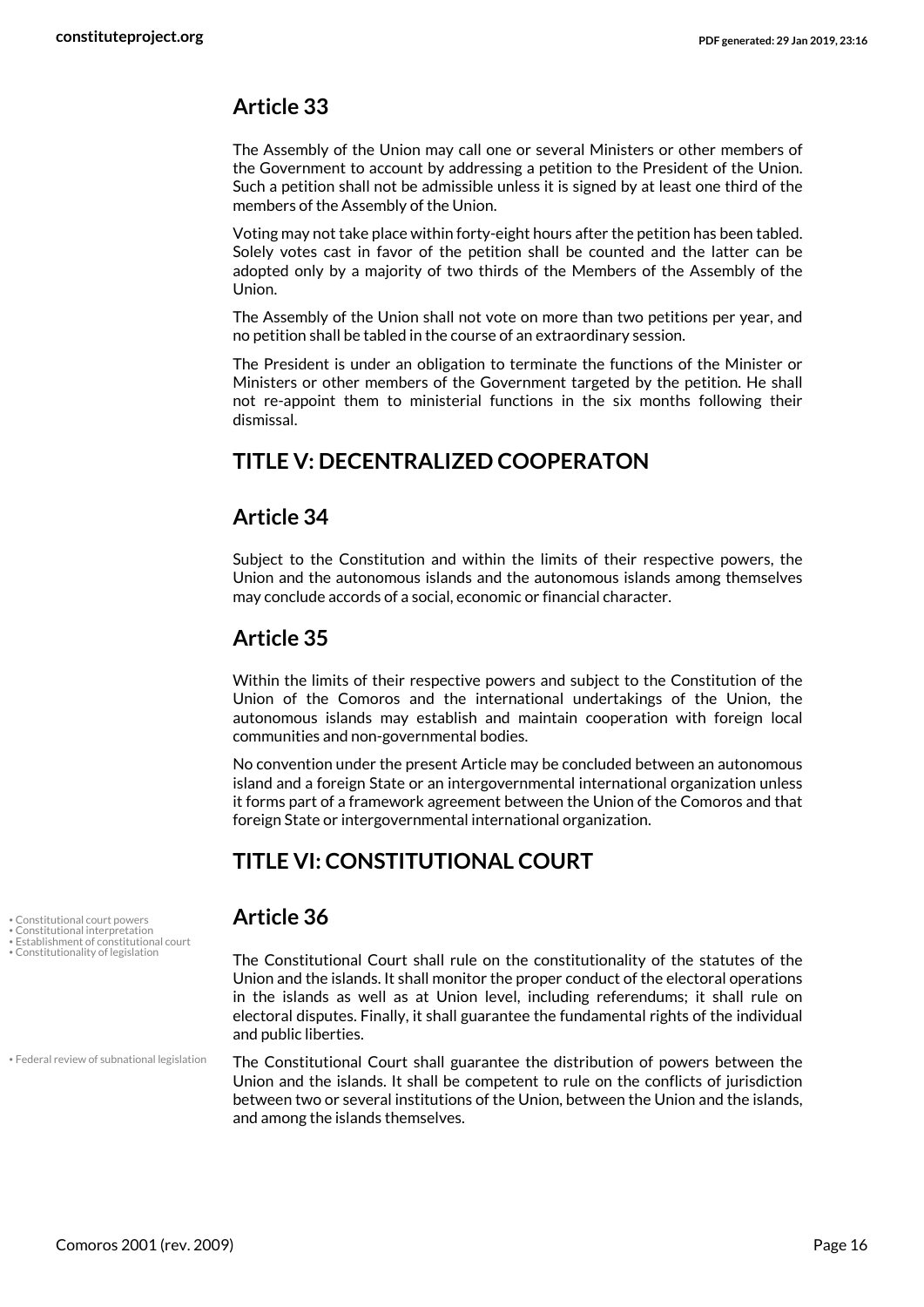Every citizen may request a ruling a ruling of the Constitutional Court on the constitutionality of statutes, either directly or by way of objecting to the application of an allegedly unconstitutional statute before a court of the Union or of an island in a case involving him. The court shall stay the proceedings until the Constitutional Court has given its ruling, which it shall do within thirty days.

• Constitutional court selection **Article 37** • Establishment of constitutional court

• Eligibility for const court judges

• Constitutional court term length

• Constitutional court removal

• Eligibility for const court judges

<span id="page-16-7"></span><span id="page-16-1"></span><span id="page-16-0"></span>The President of the Union, the Vice Presidents of the Union, the President of the Assembly of the Union, and the heads of the island executives shall each appoint one member to the Constitutional Court.

#### • Establishment of constitutional court **Article 38**

The members of the Constitutional Court shall be persons of great morality and honesty and shall have recognized standing in legal, administrative, economic or social matters. They must be able to point to a professional experience of at least fifteen years. They shall be appointed for a renewable six-year term.

<span id="page-16-8"></span>The President of the Constitutional Court shall be designated by his peers for a term of six years, renewable once.

The members of the Constitutional Court shall be irremovable from office. They may not be prosecuted or arrested without authorization of the Court, except in the case of committing a crime or offense flagrante delicto.

<span id="page-16-12"></span><span id="page-16-11"></span><span id="page-16-10"></span><span id="page-16-6"></span><span id="page-16-2"></span>The functions of a member of the Constitutional Court shall be incompatible with the membership in the institutions of the Union or the islands, as well as with any public employment or professional activity.

## • Constitutional court removal **Article 39** • Establishment of constitutional court • Supermajority required for legislation

• Constitutionality of legislation An Institutional Act shall determine the rules governing the organization and the functioning of the Constitutional Court, the procedure to be followed before it, especially the conditions, modalities and time limits for a referral to the Court, as well as the status of and the immunities and disciplinary rules applicable to its members.

### <span id="page-16-3"></span>**Article 40**

<span id="page-16-9"></span>A provision which has been declared unconstitutional shall be void and shall cease to apply.

The decisions of the Constitutional Court shall not be subject to appeal. They shall be binding on all public authorities and courts in the territory of the Union.

### <span id="page-16-4"></span>**TITLE VII: CONSULTATIVE BODIES**

### <span id="page-16-5"></span>**Article 41**

Consultative bodies may be established under the authority of the Presidency of the Union.

The consultative bodies, including the Council of Ulemas and the Economic and Social Council, shall assist the Government of the Union and the heads of the island executives in the elaboration of decisions affecting the religious, economic and social life of the country.

• Constitutionality of legislation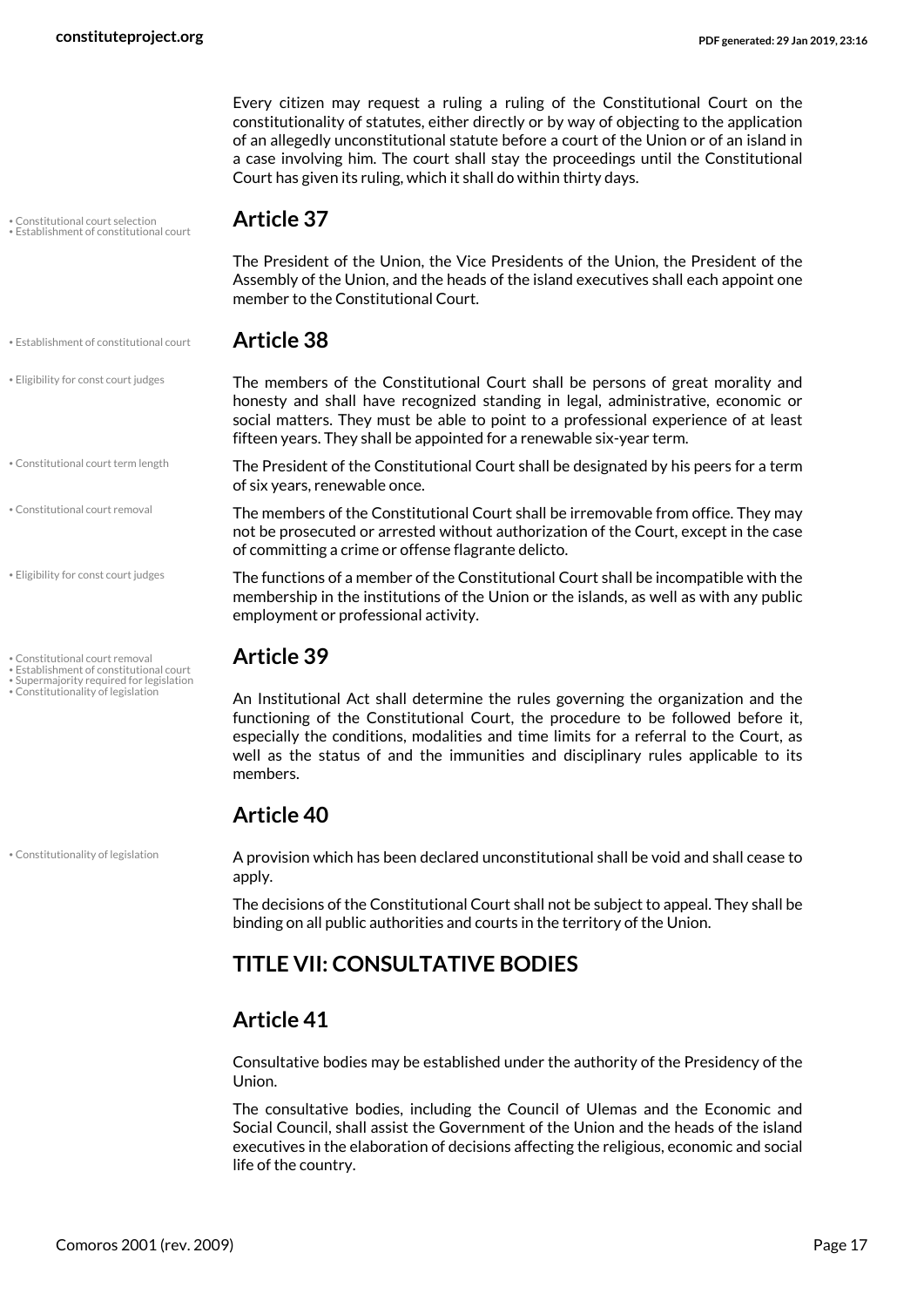A Union statute shall determine the modalities of consultation and of functioning of these bodies.

### <span id="page-17-1"></span><span id="page-17-0"></span>**TITLE VIII: REVISION OF THE CONSTITUTION**

#### • Constitution amendment procedure **Article 42**

<span id="page-17-10"></span>• Referenda

• Unamendable provisions

<span id="page-17-8"></span>The President of the Union and a minimum of one third of the Members of the Assembly of the Union shall both have the right to initiate amendments to the Constitution.

To be adopted, a Government or a Private Member's Bill to amend the Constitution must be approved by two thirds of the total membership of the Assembly of the Union as well as by two thirds of the total membership of the Island Councils, or by referendum.

<span id="page-17-11"></span>No amendment procedure shall be initiated or continued where the integrity of the national territory, the inviolability of its internationally recognized borders or the autonomy of its islands is placed in jeopardy.

### <span id="page-17-2"></span>**TITLE IX: TRANSITIONAL PROVISIONS**

#### <span id="page-17-3"></span>**Article 43**

The institutions of the Union provided for in the present Constitution shall be established within a period not exceeding twelve months starting with the adoption of the present Constitution.

### <span id="page-17-4"></span>**Article 44**

The institutions of Maoré shall be established within a period not exceeding six months, starting on the day on which the circumstances which prevent the island from rejoining the Union of the Comoros cease to exist.

• Motives for writing constitution

<span id="page-17-9"></span>The present Constitution shall be revised in order to draw the institutional consequences of the return of Maoré to the Union of the Islands of Comoros.

### <span id="page-17-5"></span>**Article 45**

The present Constitution shall be adopted by referendum.

#### <span id="page-17-6"></span>**Article 46**

The election of the President of the Union shall take place at the same time as the election of the Governors.

### <span id="page-17-7"></span>**TITLE X: FINAL PROVISIONS**

During the transitional period the election of the councilors of the islands of Mwali, N'dzuwani and Ngazidja shall be held at the same time as the election of the Deputies of the Assembly of the Union.

During the transitional period and with a view to harmonizing the elections of the heads of the island executives and of the Union, the Deputies and the councilors of the islands convened in Congress shall fix by absolute majority the date of the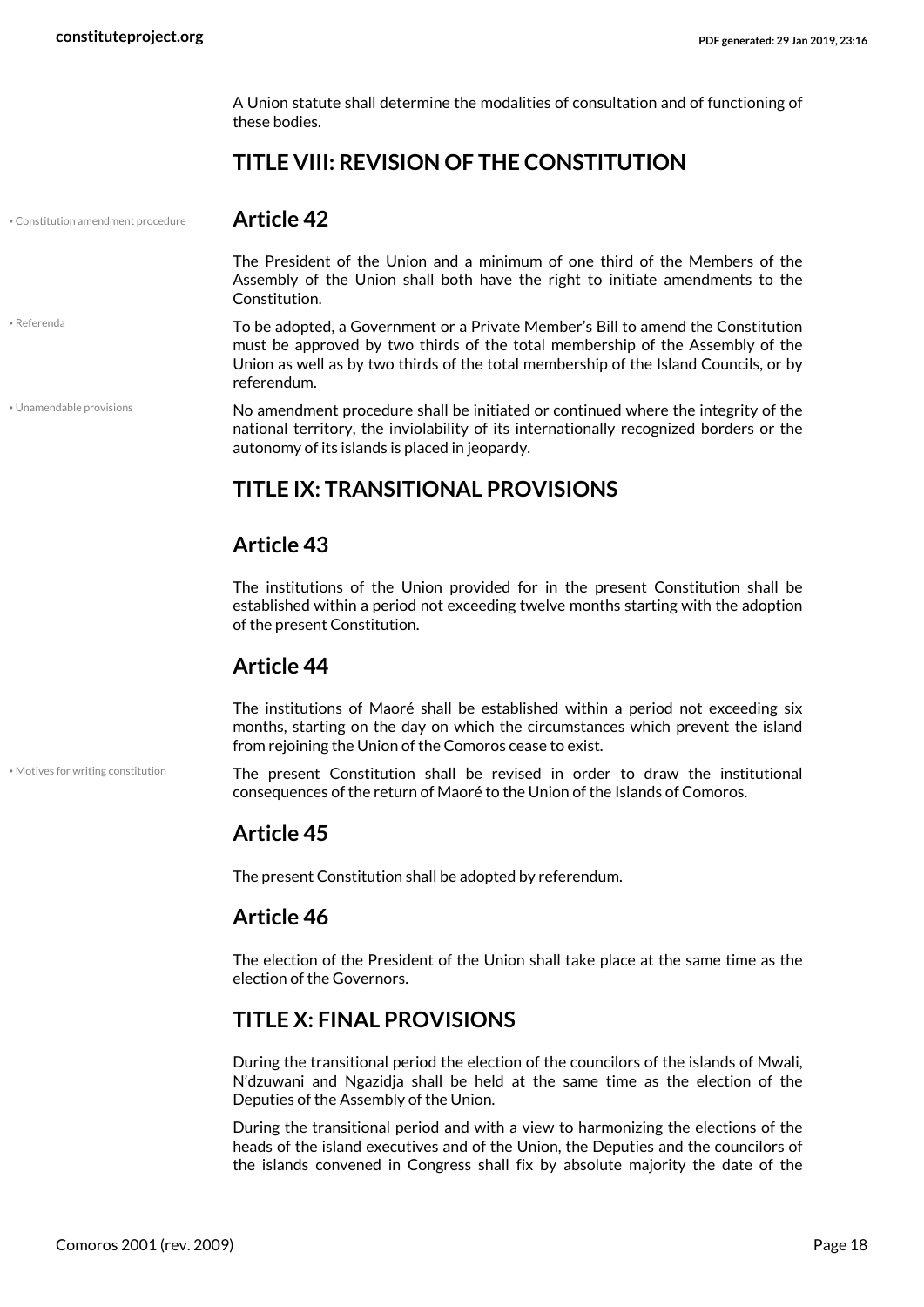elections of the President of the Union and of the Governors.

The provisions necessary for the application of the present Referendum Act shall be issued either by ordinance or by decree adopted in the Council of Ministers.

The present Act shall enter into force with its promulgation by the President of the Union within seven days of the proclamation of the referendum results by the Constitutional Court.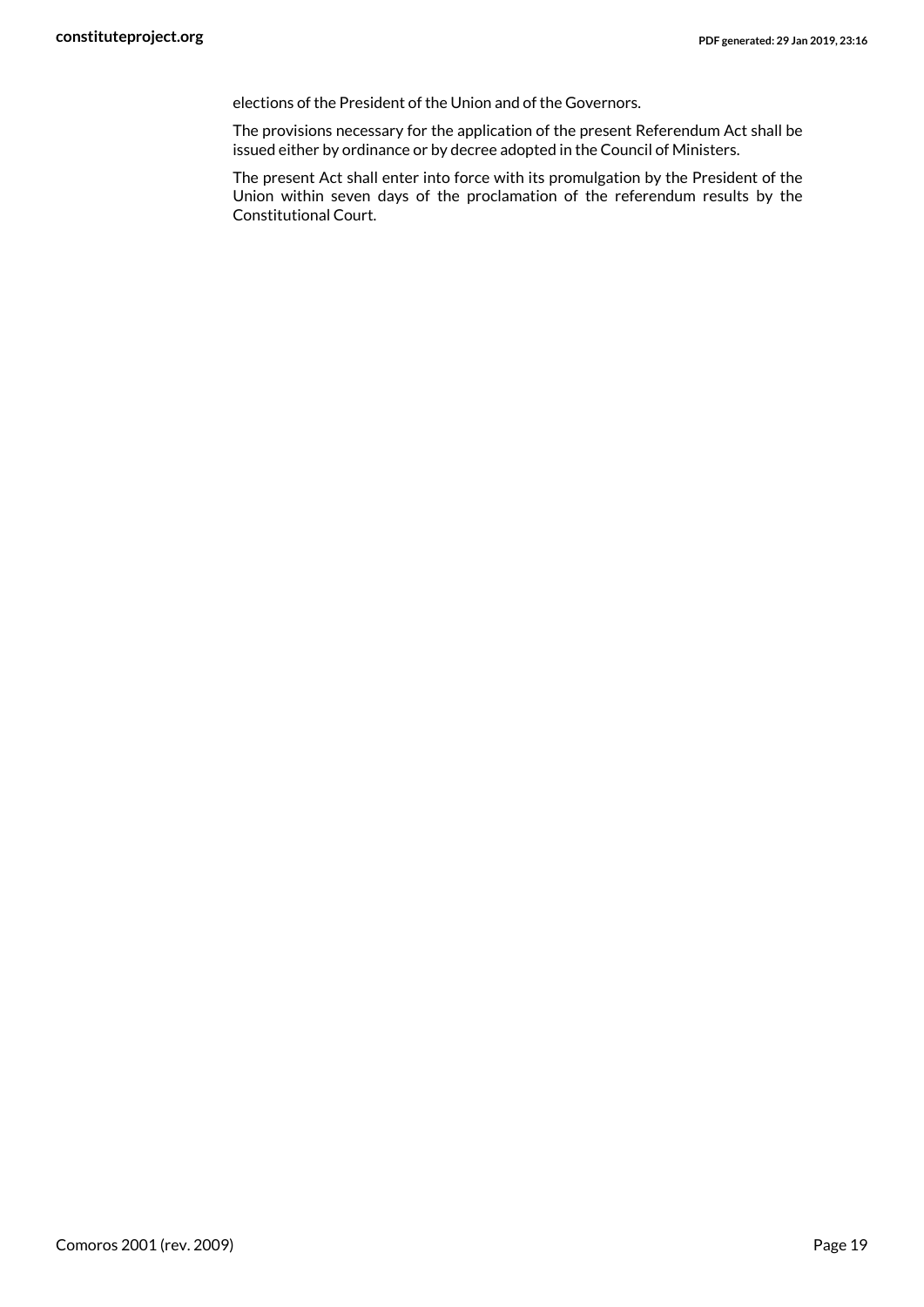### **Topic index**

#### A

| B. |  |
|----|--|

## Budget bills . . . . . . . . . . . . . . . . . . . . . . . . . . . . . . . . . . . . . . . . . . . . . . . . . . . . . . . . . . . . . [14](#page-13-2)

#### C

#### D

#### E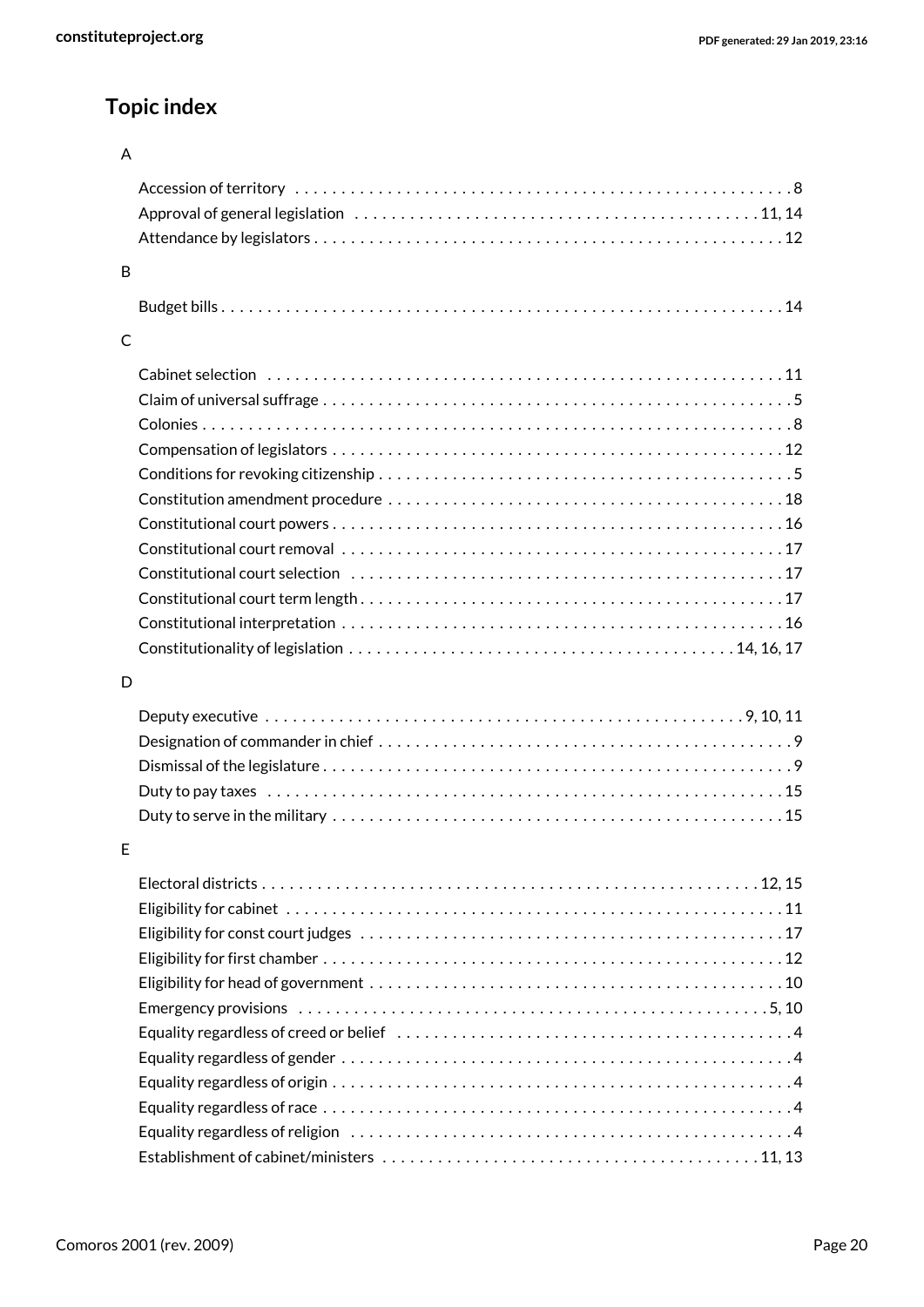| F. |  |
|----|--|
|    |  |
|    |  |
|    |  |

First chamber selection . . . . . . . . . . . . . . . . . . . . . . . . . . . . . . . . . . . . . . . . . . . . . . . . . . . . [12](#page-11-6) Foreign affairs representative . . . . . . . . . . . . . . . . . . . . . . . . . . . . . . . . . . . . . . . . . . . . . . . . [9](#page-8-5) Freedom of assembly . . . . . . . . . . . . . . . . . . . . . . . . . . . . . . . . . . . . . . . . . . . . . . . . . . . . . . . [4](#page-3-8) Freedom of association . . . . . . . . . . . . . . . . . . . . . . . . . . . . . . . . . . . . . . . . . . . . . . . . . . . . . [4](#page-3-9) Freedom of expression . . . . . . . . . . . . . . . . . . . . . . . . . . . . . . . . . . . . . . . . . . . . . . . . . . . . . [4](#page-3-10) Freedom of movement . . . . . . . . . . . . . . . . . . . . . . . . . . . . . . . . . . . . . . . . . . . . . . . . . . . . . . [6](#page-5-2) Freedom of press . . . . . . . . . . . . . . . . . . . . . . . . . . . . . . . . . . . . . . . . . . . . . . . . . . . . . . . . . [4](#page-3-11)

| e       | ٠ |
|---------|---|
| ć,<br>r |   |

#### H

| $\overline{\phantom{a}}$ |                                                                                                                                                                                 |
|--------------------------|---------------------------------------------------------------------------------------------------------------------------------------------------------------------------------|
|                          |                                                                                                                                                                                 |
|                          |                                                                                                                                                                                 |
|                          |                                                                                                                                                                                 |
|                          |                                                                                                                                                                                 |
|                          |                                                                                                                                                                                 |
|                          |                                                                                                                                                                                 |
| L                        |                                                                                                                                                                                 |
|                          |                                                                                                                                                                                 |
|                          | $\overline{a}$ and $\overline{a}$ and $\overline{a}$ and $\overline{a}$ and $\overline{a}$ and $\overline{a}$ and $\overline{a}$ and $\overline{a}$<br>Legal status of treaties |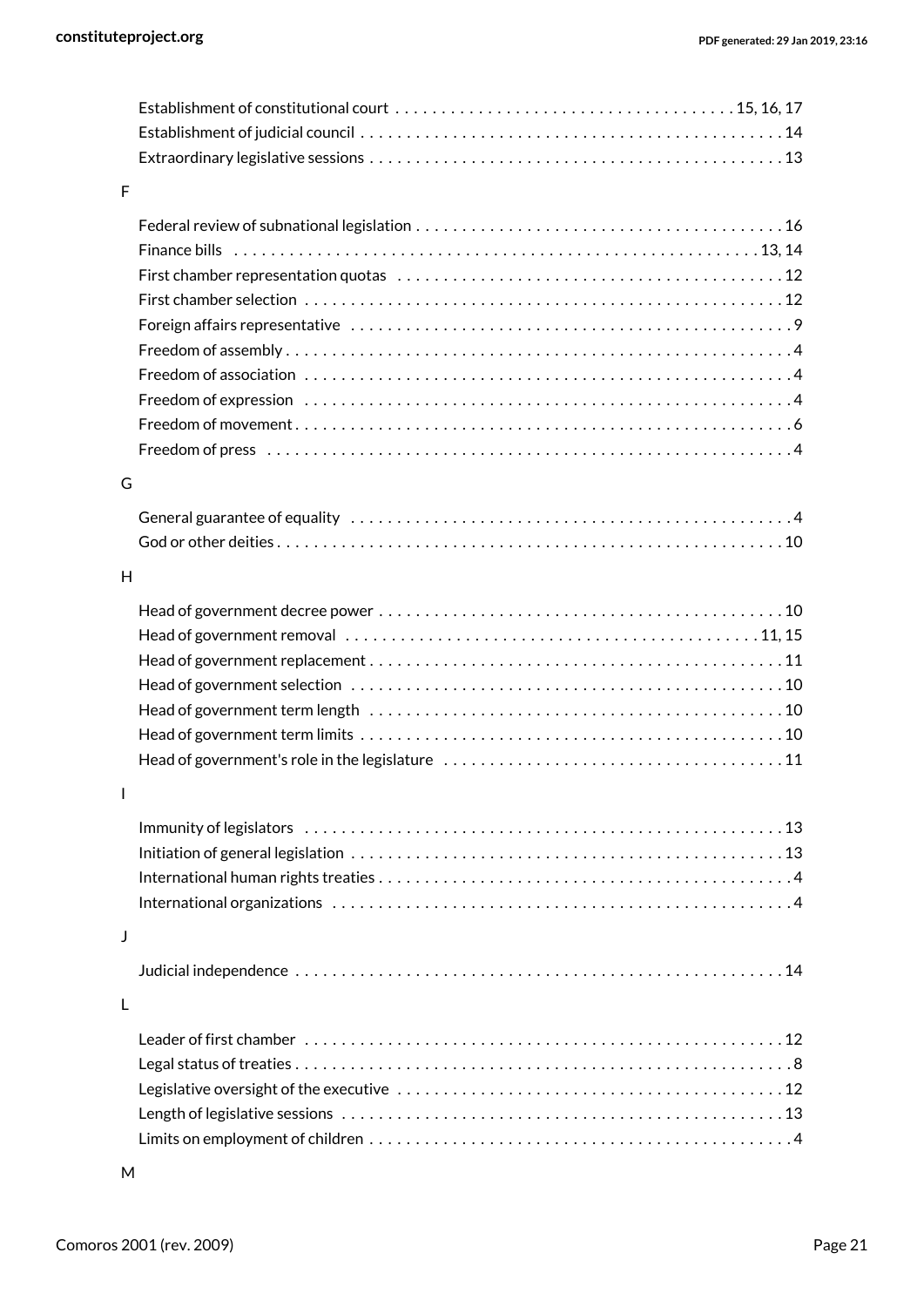| $\mathsf{N}$                                                                                                 |  |
|--------------------------------------------------------------------------------------------------------------|--|
| Name/structure of executive(s) $\dots\dots\dots\dots\dots\dots\dots\dots\dots\dots\dots\dots\dots\dots\dots$ |  |
|                                                                                                              |  |
|                                                                                                              |  |
|                                                                                                              |  |
|                                                                                                              |  |
|                                                                                                              |  |
| O                                                                                                            |  |
|                                                                                                              |  |
|                                                                                                              |  |
|                                                                                                              |  |
|                                                                                                              |  |
|                                                                                                              |  |
| P                                                                                                            |  |
|                                                                                                              |  |
|                                                                                                              |  |
| Protection from expropriation $\dots\dots\dots\dots\dots\dots\dots\dots\dots\dots\dots\dots\dots\dots$       |  |
|                                                                                                              |  |
|                                                                                                              |  |
| $\mathsf{R}$                                                                                                 |  |
|                                                                                                              |  |
|                                                                                                              |  |
|                                                                                                              |  |
|                                                                                                              |  |
|                                                                                                              |  |
|                                                                                                              |  |
|                                                                                                              |  |
|                                                                                                              |  |
|                                                                                                              |  |
|                                                                                                              |  |
|                                                                                                              |  |
|                                                                                                              |  |
|                                                                                                              |  |
|                                                                                                              |  |
|                                                                                                              |  |
|                                                                                                              |  |